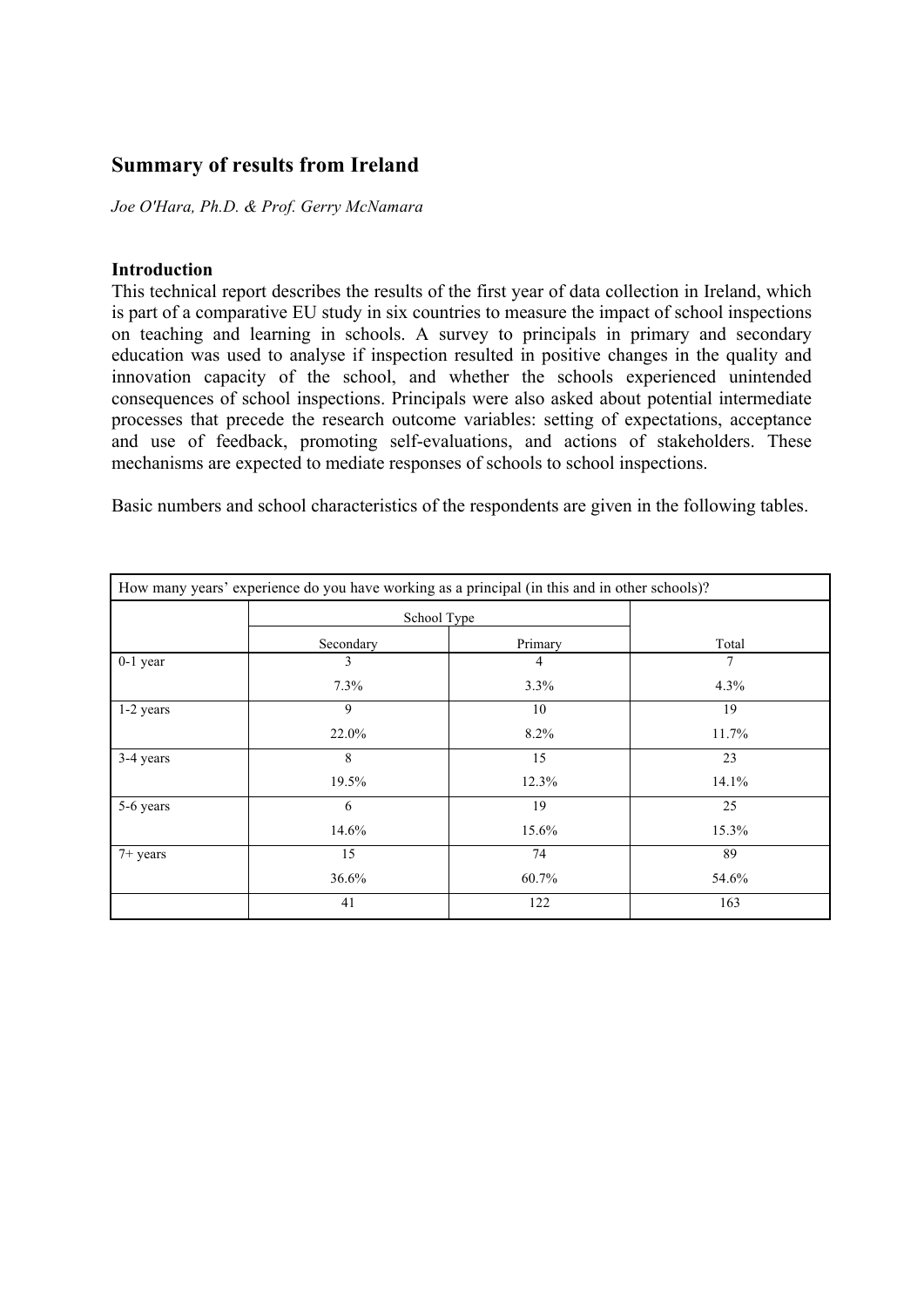| How would you characterize the area in which your school is located? |             |         |       |  |
|----------------------------------------------------------------------|-------------|---------|-------|--|
|                                                                      | School Type |         |       |  |
|                                                                      | Secondary   | Primary | Total |  |
| Urban                                                                | 24          | 46      | 70    |  |
|                                                                      | $60.0\%$    | 37.7%   | 43.2% |  |
| Suburban                                                             | 9           | 28      | 37    |  |
|                                                                      | 22.5%       | 23.0%   | 22.8% |  |
| Suburban in a                                                        | 7           | 48      | 55    |  |
| metropolitan area                                                    | $17.5\%$    | 39.3%   | 34.0% |  |
|                                                                      | 40          | 122     | 162   |  |

|                    |                | How many people live in the city, town or area in which your school is located? |       |
|--------------------|----------------|---------------------------------------------------------------------------------|-------|
|                    |                | School Type                                                                     |       |
|                    | Secondary      | Primary                                                                         | Total |
| Fewer than 3,000   | 5              | 55                                                                              | 60    |
|                    | 11.9%          | 45.5%                                                                           | 36.8% |
| 3,001 to 15,000    | 6              | 26                                                                              | 32    |
|                    | 14.3%          | 21.5%                                                                           | 19.6% |
| 15,001 to 50,000   | 16             | 20                                                                              | 36    |
|                    | 38.1%          | 16.5%                                                                           | 22.1% |
| 50,001 to 100,000  | $\overline{4}$ | $\mathbf{1}$                                                                    | 5     |
|                    | 9.5%           | $0.8\%$                                                                         | 3.1%  |
| 100,001 to 500,000 | 6              | 3                                                                               | 9     |
|                    | 14.3%          | 2.5%                                                                            | 5.5%  |
| Over 500,000       | 5              | 16                                                                              | 21    |
|                    | 11.9%          | 13.2%                                                                           | 12.9% |
|                    | 42             | 121                                                                             | 163   |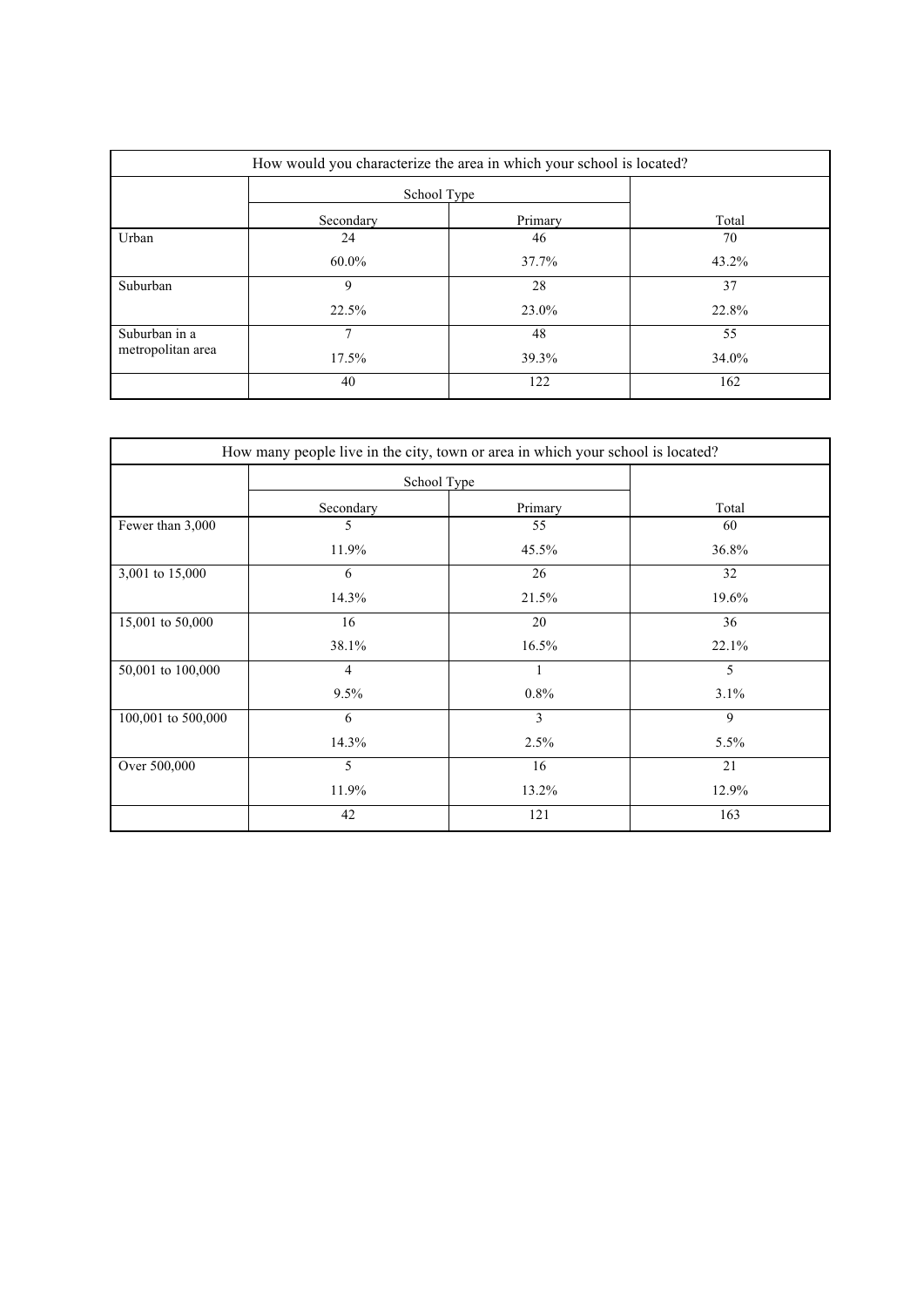#### **Responses of principals to school inspections**

In the Irish context it is important to look at the results of this survey in the light of the existing research on school inspection in Ireland (McNamara and O'Hara, 2012). This indicates that while schools are well disposed toward inspection and have a high regard for the Inspectorate there was little evidence before now of any clear impact from inspection on promoting positive change in schools. Indeed the conclusion of recent research on inspection in Ireland was that key assumptions underpinning the inspection policy were over ambitious and difficult to implement in practice. Among these assumptions were that schools could drive major improvement without follow up assistance and that schools and in particular boards of management had the status, skills or resources to tackle serious shortcomings.

In particular, previous research demonstrated that a fundamental idea informing inspection policy in Ireland, namely, that schools could generate self-evaluative data which would enable judgements to be made on vital aspects of school performance, including student outcomes and individual teacher quality, was never realistic. This was because no clarity existed around requirements for the conduct and reporting of self-evaluation and no training or resources to undertake self-evaluation was provided. Similarly the research up to now also indicated that other key underpinning elements of inspection policy as a theory were in fact very under-developed in practice. These included consultation with key stakeholders, particularly parents and students, the role of the principal in assuring the quality of individual teacher performance and the capacity of schools to respond to inspection advice (McNamara and O'Hara, 2012).

In consequence of these criticisms the Irish inspectorate has made some significant changes in recent years. These include a formal process of surveying parent opinion as part of inspection, a more structured approach to school self-evaluation and a more streamlined and targeted inspection regime. The research reported here is particularly timely, therefore, as it gives an up-to-the-minute picture of the way in which inspection and it's related processes are, at least to an extent, beginning to become more embedded in schools. However the low response rates of principals (particularly in secondary education) require caution with regard to the conclusions.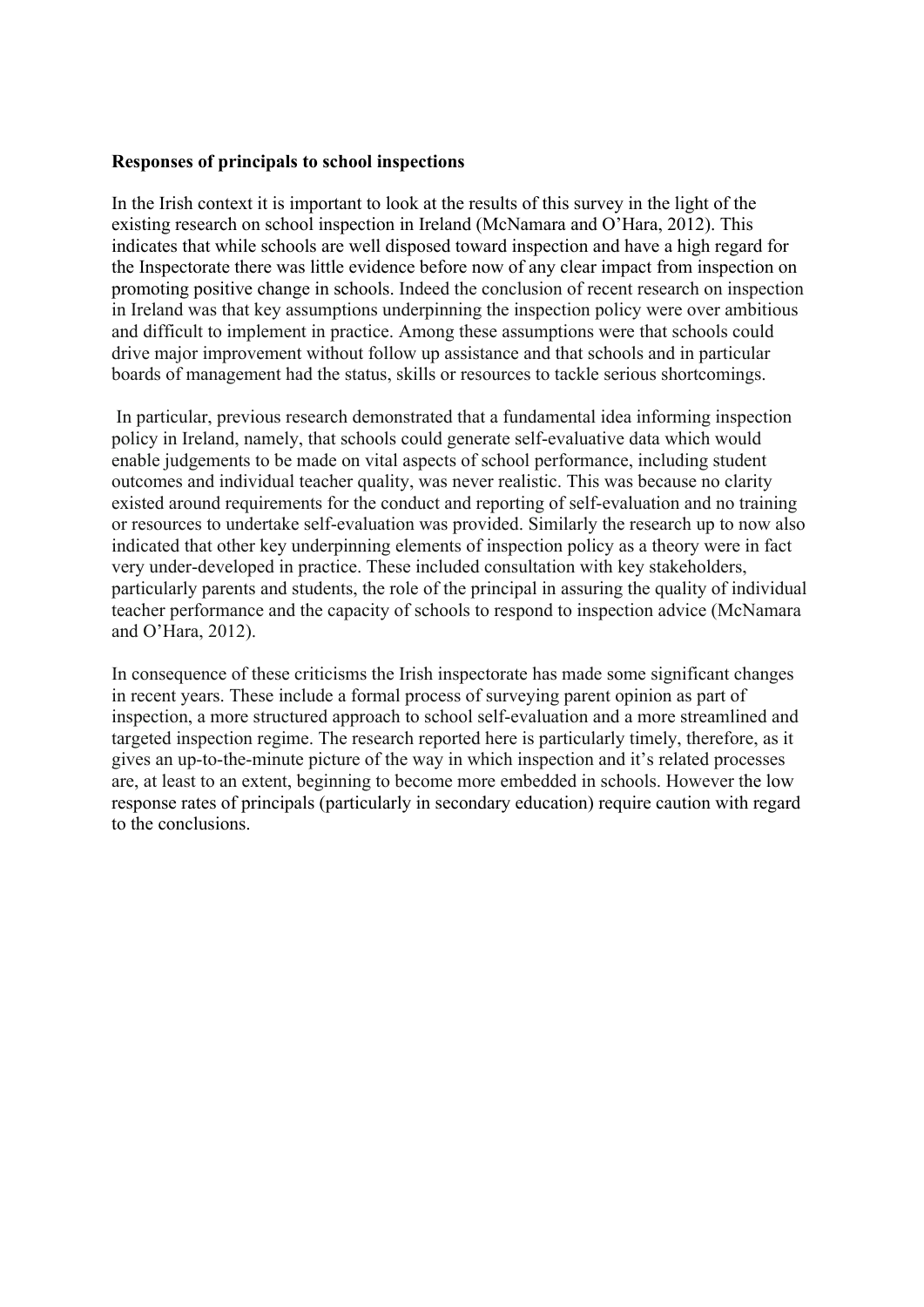#### **Principals' Tasks and Roles**

## **Breakdown of Principals Role (%) – Secondary and Primary Schools**

| What percentage of you                           |      | Secondary |                 |      | Primary |             |      | Total |             |
|--------------------------------------------------|------|-----------|-----------------|------|---------|-------------|------|-------|-------------|
| duties are concerned with the<br>following       | Mean | N         | <b>Std. Dev</b> | Mean | N       | Std.<br>Dev | Mean | N     | Std.<br>Dev |
| <b>Administrative tasks</b>                      | 44.1 | 53        | 15.07           | 34.8 | 127     | 19.44       | 37.6 | 180   | 18.71       |
| Teaching                                         | 2.5  | 53        | 4.18            | 25.0 | 127     | 30.91       | 18.4 | 180   | 28.00       |
| <b>Education matters</b>                         | 14.8 | 53        | 7.41            | 13.0 | 127     | 7.45        | 13.6 | 180   | 7.46        |
| <b>Observing lessons</b>                         | 1.8  | 53        | 2.45            | 2.4  | 127     | 3.03        | 2.2  | 180   | 2.88        |
| <b>General communication with</b><br>students    | 20.8 | 53        | 13.76           | 12.0 | 127     | 9.29        | 14.6 | 180   | 11.49       |
| Self-evaluation / quality<br>assurance of school | 8.7  | 53        | 5.00            | 8.0  | 127     | 6.49        | 8.2  | 180   | 6.09        |
| <b>Other duties</b>                              | 7.3  | 53        | 8.92            | 4.7  | 127     | 6.16        | 5.5  | 180   | 7.16        |

# **Breakdown of Principals Role (%) – Secondary Schools**

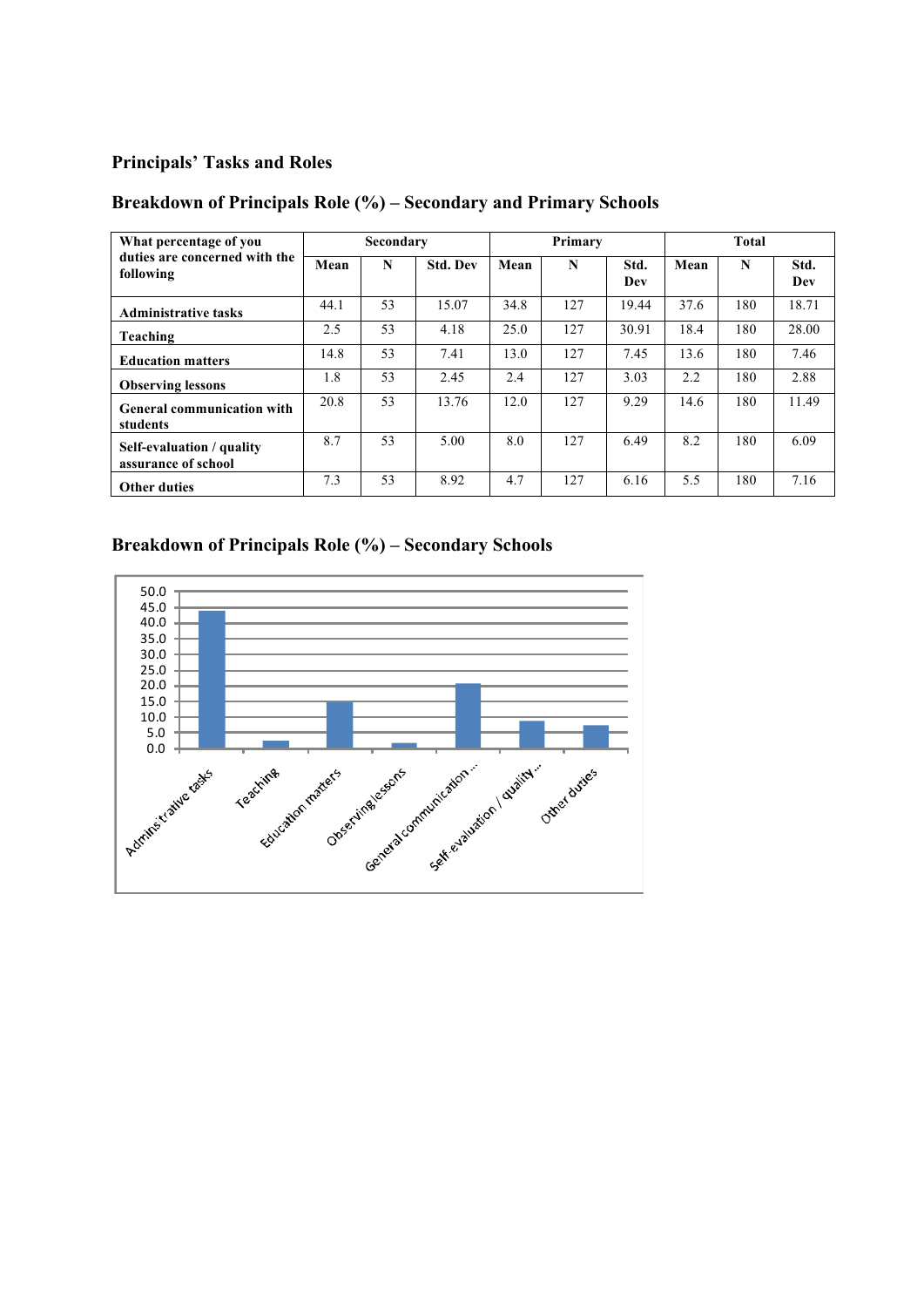

## **Breakdown of Principals Role (%) – Primary Schools**

| <b>School Type</b>                                     |      | Secondary       |           | Primary |           | <b>Total</b> |                   |             |             |
|--------------------------------------------------------|------|-----------------|-----------|---------|-----------|--------------|-------------------|-------------|-------------|
|                                                        | Mean | $\mathbf N$     | Std. Dev. | Mean    | ${\bf N}$ | Std.<br>Dev  | Mean              | $\mathbf N$ | Std.<br>Dev |
| Capacity Building                                      | 4.24 | 52              | 0.49      | 4.30    | 124       | 0.46         | 4.28              | 176         | 0.47        |
| School Effectiveness                                   | 4.24 | 53              | 0.45      | 4.34    | 126       | 0.49         | 4.31              | 179         | 0.48        |
| <b>Improvement Actions</b>                             | 3.42 | 31              | 0.36      | 3.49    | 66        | 0.32         | 3.47              | 97          | 0.34        |
| Change in Capacity Building                            | 3.59 | 47              | 0.53      | 3.54    | 119       | 0.57         | 3.55              | 166         | 0.55        |
| Change in Participation in<br>Decision Making          | 3.59 | 52              | 0.72      | 3.61    | 129       | 0.77         | 3.60              | 181         | 0.75        |
| Change in Cooperation<br>between teachers              | 3.33 | 47              | 0.58      | 3.47    | 120       | 0.61         | 3.43              | 167         | 0.60        |
| Change in Transformational<br>Leadership               | 3.85 | 52              | 0.57      | 3.57    | 126       | 0.61         | 3.66              | 178         | 0.61        |
| Changes in School<br>Effectiveness                     | 3.38 | 47              | 0.35      | 3.39    | 93        | 0.29         | 3.39              | 140         | 0.31        |
| Changes in Opportunities to<br>Learn and Learning Time | 3.30 | 50              | 0.33      | 3.24    | 98        | 0.24         | $\overline{3.26}$ | 148         | 0.27        |
| Changes in Achievement<br>Orientation                  | 3.48 | 47              | 0.43      | 3.52    | 111       | 0.45         | 3.51              | 158         | 0.44        |
| Changes in clear and<br>structured teaching            | 3.51 | 52              | 0.48      | 3.48    | 124       | 0.53         | 3.49              | 176         | 0.51        |
| Changes in safe and<br>stimulating learning climate    | 3.76 | 52              | 0.68      | 3.56    | 126       | 0.60         | 3.62              | 178         | 0.63        |
| Promoting/Improving Self-<br>Evaluations               | 3.41 | $\overline{51}$ | 0.79      | 3.49    | 126       | 0.85         | 3.47              | 177         | 0.83        |
| <b>Setting Expectations</b>                            | 3.27 | 31              | 0.61      | 3.30    | 90        | 0.60         | 3.29              | 121         | 0.60        |
| Accepting Feedback                                     | 3.53 | 31              | 0.49      | 3.61    | 91        | 0.75         | 3.59              | 122         | 0.69        |
| Unintended responses                                   | 2.41 | 35              | 0.49      | 2.66    | 92        | 0.62         | 2.59              | 127         | 0.60        |
| General Satisfaction with<br>Inspection                | 4.01 | 34              | 0.51      | 3.85    | 92        | 0.93         | 3.90              | 126         | 0.84        |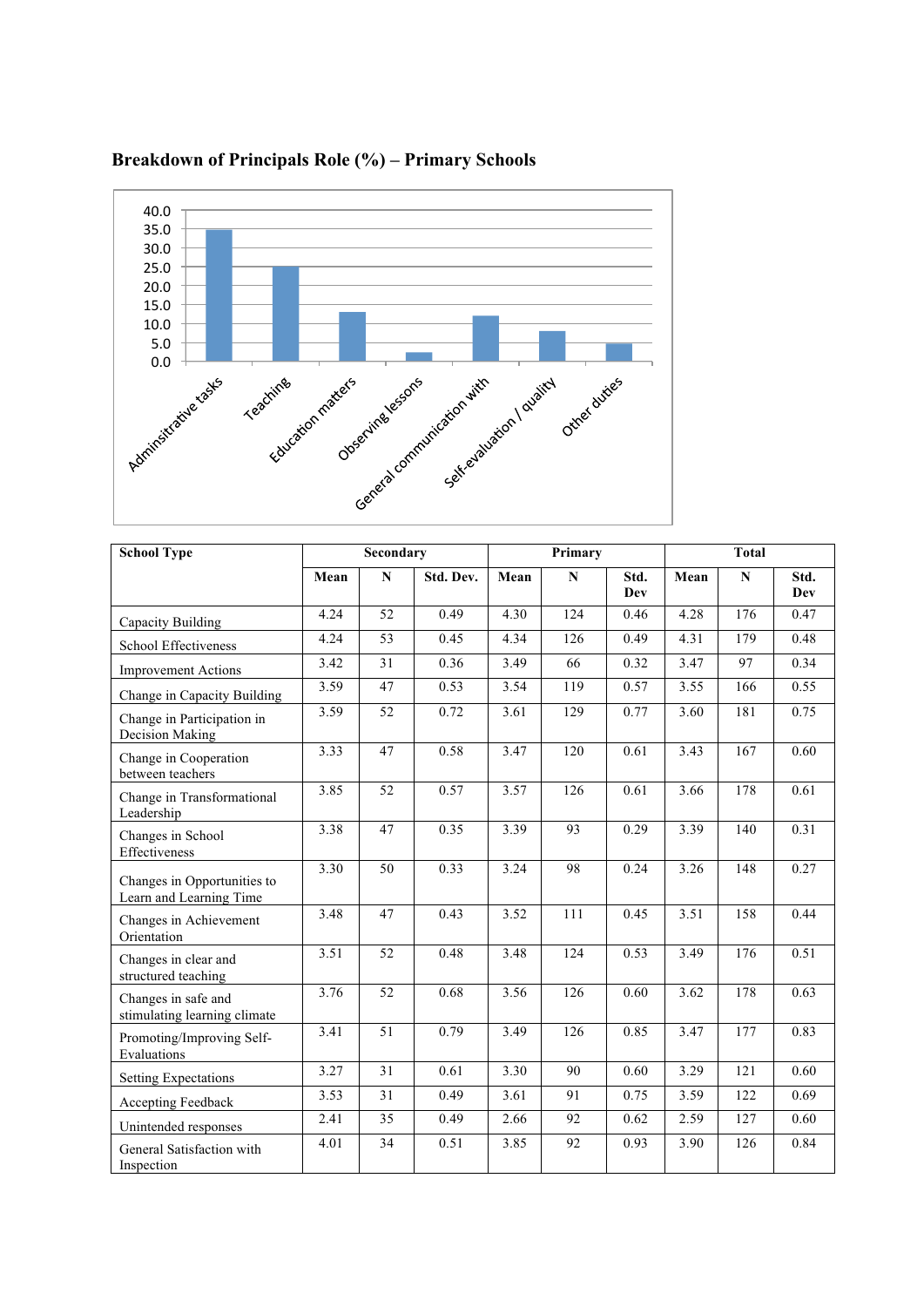Results indicate that principals in both primary and secondary education generally continue to report relatively high satisfaction with school inspections and little unintended consequences at the school level. Principals also score highly the extent to which school inspections promote self-evaluation. This represents evidence of a significant change in schools as a result of inspection. Work undertaken by Brown (2010, p.44) indicated that that there was little self evaluation actually taking place in practice. Surveying every second level Principal in the Republic of Ireland ( $n = 740$ ) on their experience of school evaluation his work indicated just under one third (33.1%) claimed that their school engaged in any form of selfevaluation on a regular basis. The increased emphasis on self evaluation in the evolving inspection policy appears to be having an impact

Principals also report high levels of inspection impact on changes in the school's capacity to improve, particularly in the transformational leadership of principals. Principals also indicate a positive perception of changes in the achievement orientation of the school. Principals perceive relatively little unintended consequences of school inspections at the school level.

The administrative burden on principals remains high and therefore the time given to aspects of instructional leadership including ' education matters', 'lesson observation' and ' self evaluation and quality assurance' which are closely related to responding to inspection and driving improvement is circumscribed. Nonetheless principals in both school types report a very positive relationship between inspection and key improvement strategies particularly capacity building and collaborative decision making.

| I know the standards the Inspectorate of Education uses to evaluate the<br>school |     |       |  |  |  |  |
|-----------------------------------------------------------------------------------|-----|-------|--|--|--|--|
| $\frac{0}{0}$<br>Frequency                                                        |     |       |  |  |  |  |
| Strongly disagree                                                                 |     | 3.6   |  |  |  |  |
| <b>Disagree</b>                                                                   | 15  | 10.9  |  |  |  |  |
| Neither agree or disagree                                                         | 33  | 24.1  |  |  |  |  |
| Agree                                                                             | 67  | 48.9  |  |  |  |  |
| Strongly agree                                                                    | 17  | 12.4  |  |  |  |  |
| Total                                                                             | 137 | 100.0 |  |  |  |  |

#### **The Impact of Inspection on Policies and Priorities**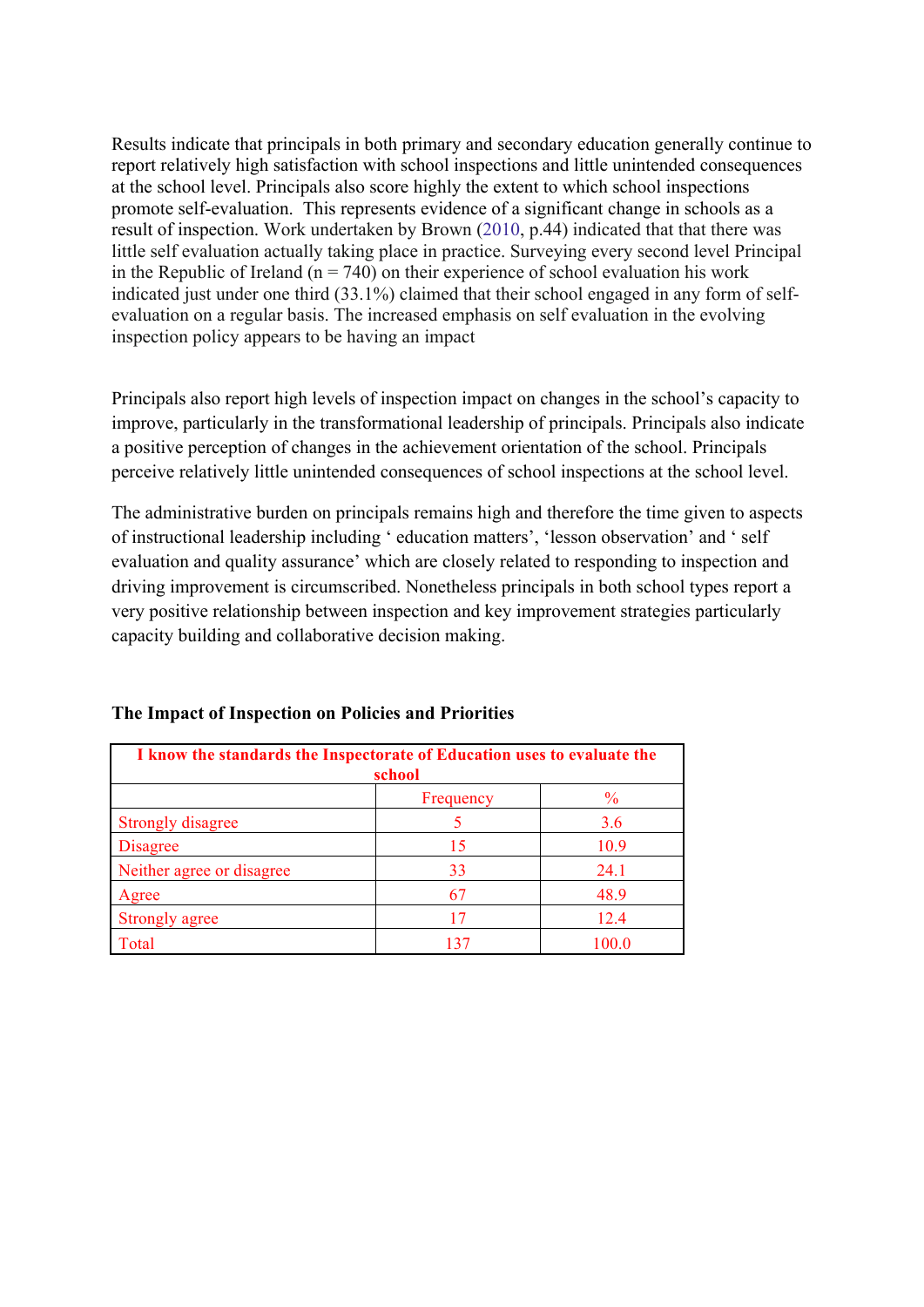

| There are policies and practices in place for monitoring and reviewing the<br>extent to which the school meets the scoring rubric of the Inspectorate. |     |       |  |  |  |
|--------------------------------------------------------------------------------------------------------------------------------------------------------|-----|-------|--|--|--|
| $\frac{0}{0}$<br>Frequency                                                                                                                             |     |       |  |  |  |
| Strongly disagree                                                                                                                                      | 14  | 10.3  |  |  |  |
| Disagree                                                                                                                                               | 29  | 21.3  |  |  |  |
| Neither agree or disagree                                                                                                                              | 48  | 35.3  |  |  |  |
| Agree                                                                                                                                                  | 27  | 19.9  |  |  |  |
| Strongly agree                                                                                                                                         | 18  | 13.2  |  |  |  |
| Total                                                                                                                                                  | 136 | 100 O |  |  |  |

| Priorities for development of the school are aligned to the inspection<br>judgements. |     |       |  |  |  |
|---------------------------------------------------------------------------------------|-----|-------|--|--|--|
| $\%$<br>Frequency                                                                     |     |       |  |  |  |
| Strongly disagree                                                                     |     | 8.1   |  |  |  |
| Disagree                                                                              | 27  | 19.9  |  |  |  |
| Neither agree or disagree                                                             | 38  | 27.9  |  |  |  |
| Agree                                                                                 | 45  | 33.1  |  |  |  |
| Strongly agree                                                                        | 15  | 11.0  |  |  |  |
| Total                                                                                 | 136 | 100.0 |  |  |  |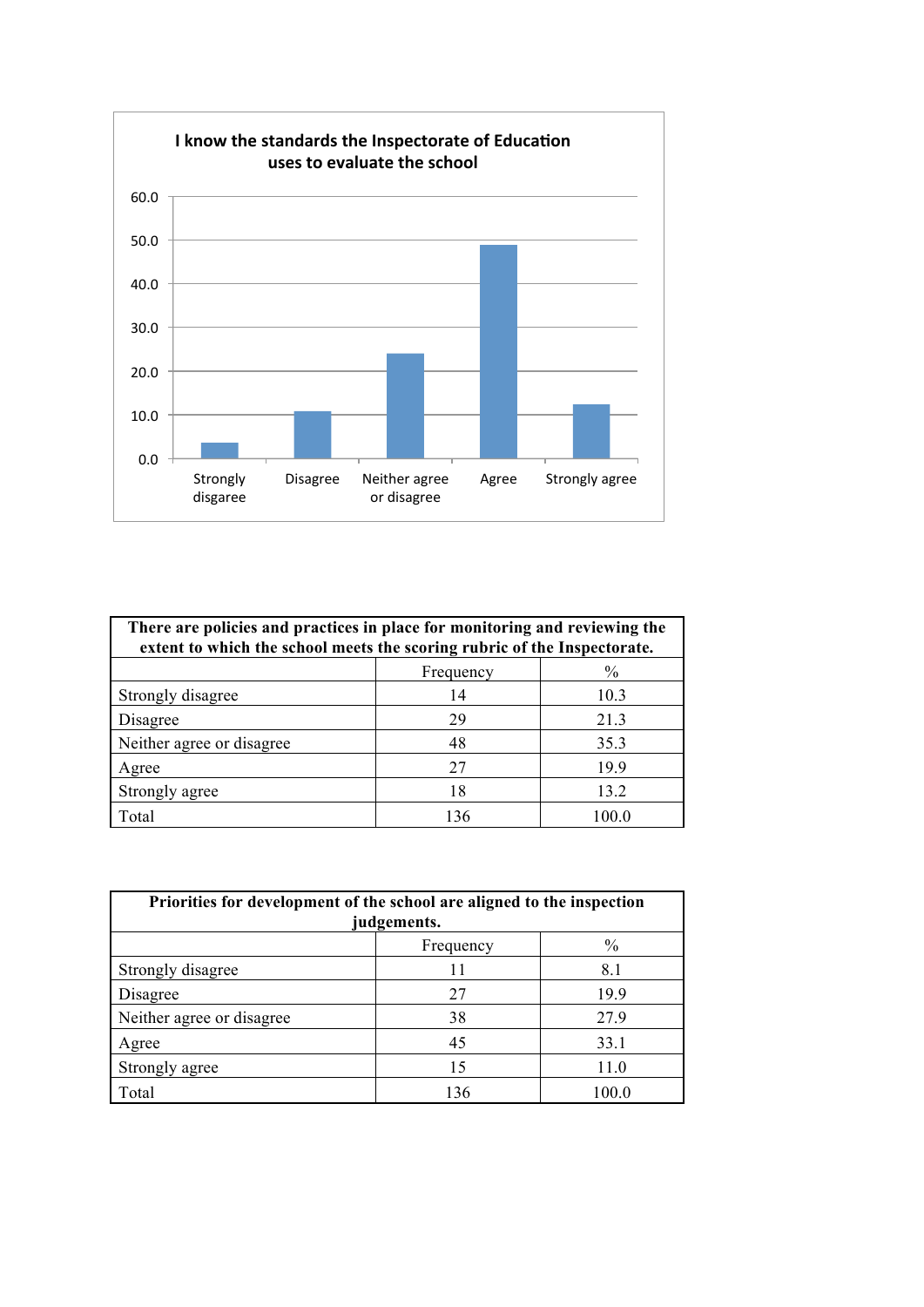| I explicitly refer to the scoring rubric of the Inspectorate when deciding on<br>priorities for the school. |     |       |  |  |  |
|-------------------------------------------------------------------------------------------------------------|-----|-------|--|--|--|
| $\frac{0}{0}$<br>Frequency                                                                                  |     |       |  |  |  |
| Strongly disagree                                                                                           | 33  | 24.6  |  |  |  |
| <b>Disagree</b>                                                                                             | 45  | 33.6  |  |  |  |
| Neither agree or disagree                                                                                   | 33  | 24.6  |  |  |  |
| Agree                                                                                                       | 18  | 13.4  |  |  |  |
| Strongly agree                                                                                              |     | 37    |  |  |  |
| Total                                                                                                       | 134 | 100 0 |  |  |  |

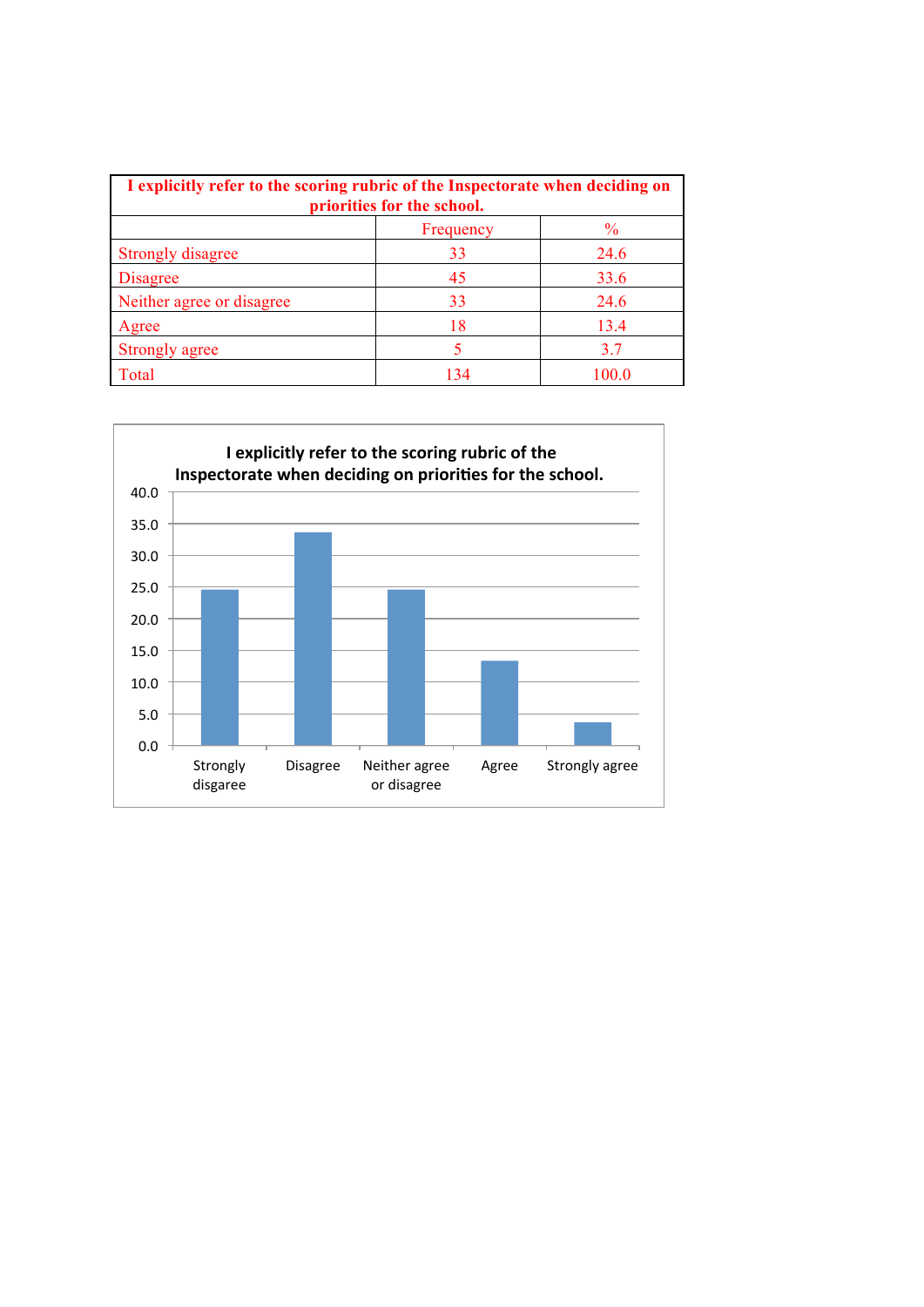| I discourage teachers to experiment with new teaching methods that do not<br>fit the scoring rubric of the Inspectorate |     |       |  |  |  |
|-------------------------------------------------------------------------------------------------------------------------|-----|-------|--|--|--|
| $\%$<br>Frequency                                                                                                       |     |       |  |  |  |
| Strongly disagree                                                                                                       | 78  | 58.2  |  |  |  |
| Disagree                                                                                                                | 37  | 27.6  |  |  |  |
| Neither agree or disagree                                                                                               | 12  | 9.0   |  |  |  |
| Agree                                                                                                                   |     | 3.7   |  |  |  |
| Strongly agree                                                                                                          |     | 0.7   |  |  |  |
| Total                                                                                                                   | 134 | 100 0 |  |  |  |

| School inspections have resulted in narrowing curriculum and instructional<br>strategies in my school |     |       |  |  |  |
|-------------------------------------------------------------------------------------------------------|-----|-------|--|--|--|
| $\frac{0}{0}$<br>Frequency                                                                            |     |       |  |  |  |
| Strongly disagree                                                                                     | 63  | 47.4  |  |  |  |
| Disagree                                                                                              | 31  | 23.3  |  |  |  |
| Neither agree or disagree                                                                             | 22  | 16.5  |  |  |  |
| Agree                                                                                                 | 6   | 4.5   |  |  |  |
| Strongly agree                                                                                        | 11  | 8.3   |  |  |  |
| Total                                                                                                 | 133 | 100.0 |  |  |  |

| School inspections have resulted in refocusing curriculum and teaching and<br>learning strategies in my school |     |       |  |  |  |
|----------------------------------------------------------------------------------------------------------------|-----|-------|--|--|--|
| $\frac{0}{0}$<br>Frequency                                                                                     |     |       |  |  |  |
| Strongly disagree                                                                                              | 23  | 17.2  |  |  |  |
| Disagree                                                                                                       | 24  | 17.9  |  |  |  |
| Neither agree or disagree                                                                                      | 41  | 30.6  |  |  |  |
| Agree                                                                                                          | 36  | 26.9  |  |  |  |
| Strongly agree                                                                                                 | 10  | 7.5   |  |  |  |
| Total                                                                                                          | 134 | 100.0 |  |  |  |

Responses to the above questions present a rather mixed picture. On the one hand a majority of school leaders, while claiming to be well aware of the inspection standards, do not seem overly concerned with putting systems in place to track the specific inspection objectives of the system and overwhelmingly report that they do not use inspection rubrics to set school priorities. Confusingly however principals also report that their priority setting is aligned to the outcomes and recommendations of inspection. This may well be because, on the one hand, inspection policy documents are, by and large, very short on specific objectives or desired outcomes, while on the other, research shows that verbal feedback (as opposed to written inspection reports) tend to provide clearer guidance to schools. In fact previous research indicates that the inspectorate has developed and is using tools and standards to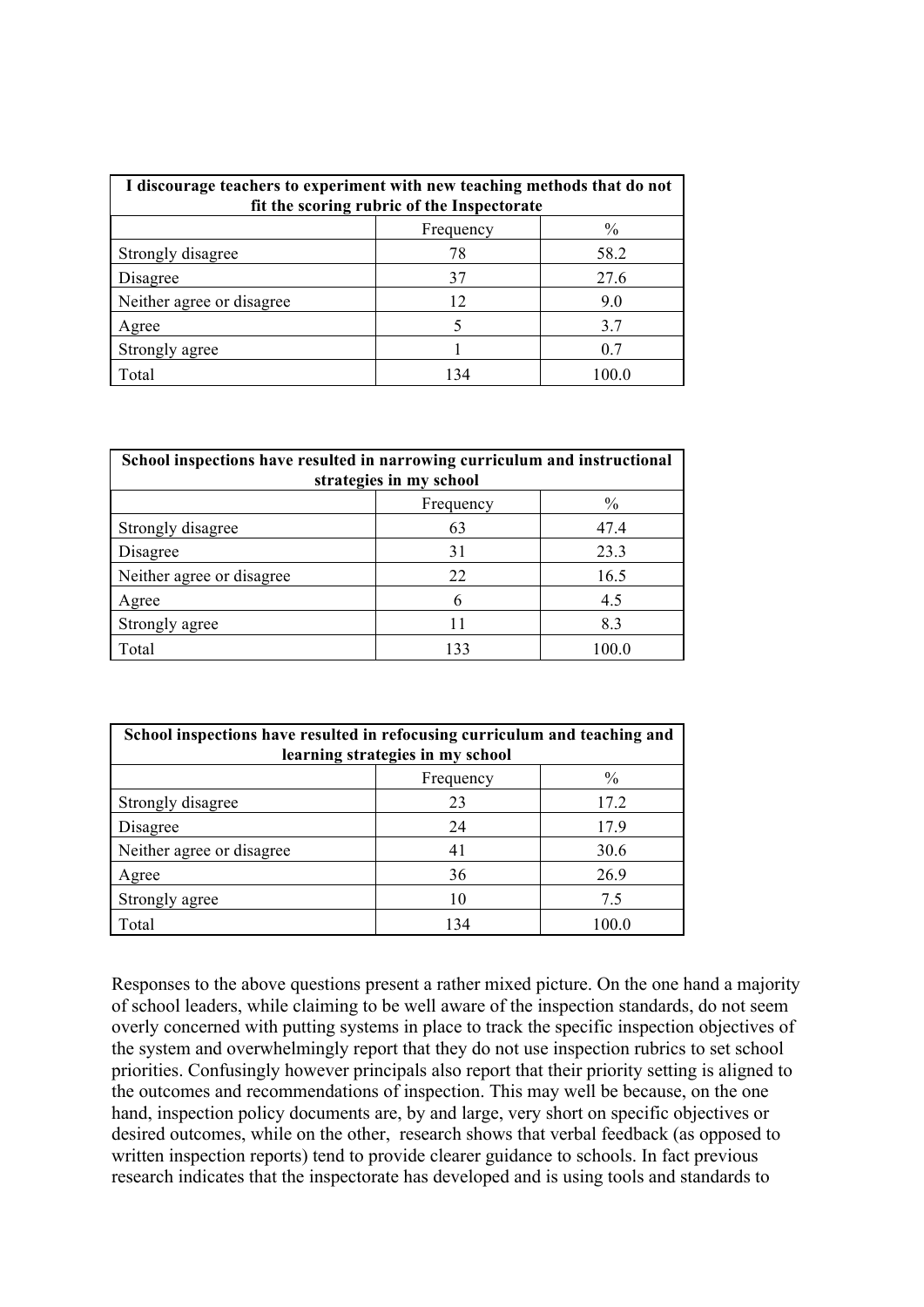make judgements on schools but without making these standards explicit. This view is confirmed in a disturbing interview reported in Matthews (2010, p. 156) when an inspector respondent remarks that it is a pity that key information including the criteria for inspection judgements of school performance which have been developed by the inspectorate, are kept secret from the schools: 'developments in relation to determining ratings for aspects of practice were not yet explicitly shared with schools'.

The rather ambivalent responses to these questions is further highlighted by the finding that less than half of respondents report that inspection is resulting in refocusing curriculum and teaching and learning strategies in their schools.

## **Preparing for Inspection**

| The latest documents/facts and figures we sent to the Inspectorate present a<br>more positive picture of the quality of our school then how we are really<br>doing |           |               |
|--------------------------------------------------------------------------------------------------------------------------------------------------------------------|-----------|---------------|
|                                                                                                                                                                    | Frequency | $\frac{0}{0}$ |
| Strongly disagree                                                                                                                                                  | 10        | 7.5           |
| <b>Disagree</b>                                                                                                                                                    | 8         | 6.0           |
| Neither agree or disagree                                                                                                                                          | 22        | 16.5          |
| Agree                                                                                                                                                              | 56        | 42.1          |
| Strongly agree                                                                                                                                                     | 37        | 27.8          |
| Total                                                                                                                                                              | 133       | 100.0         |

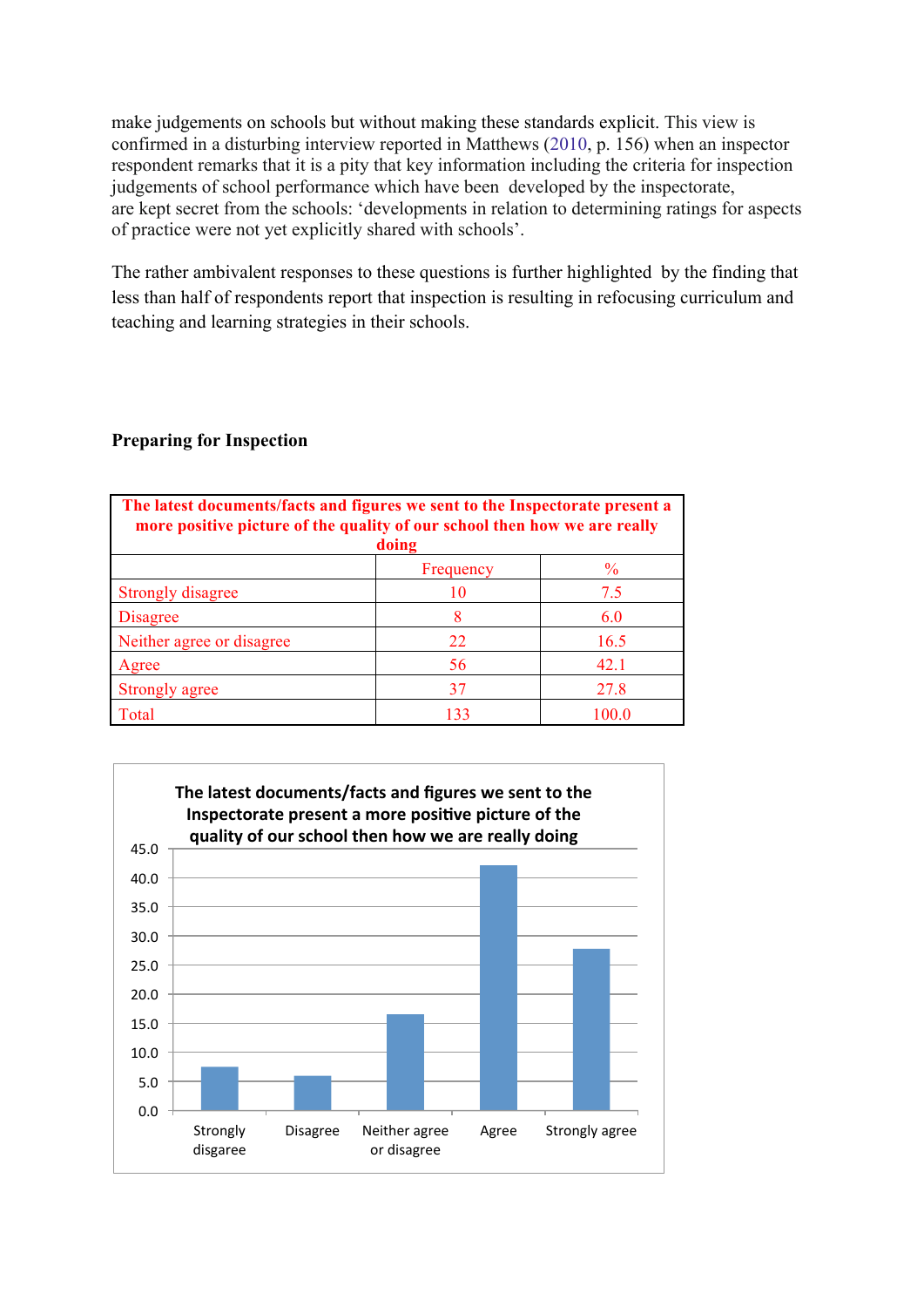| Preparation for school inspection is mainly about putting protocols and<br>procedures in writing that are in place in the school and gathering<br>documents and data. |           |               |
|-----------------------------------------------------------------------------------------------------------------------------------------------------------------------|-----------|---------------|
|                                                                                                                                                                       | Frequency | $\frac{6}{9}$ |
| <b>Strongly disagree</b>                                                                                                                                              | 26        | 19.0          |
| <b>Disagree</b>                                                                                                                                                       | 33        | 24.1          |
| Neither agree or disagree                                                                                                                                             | 27        | 19.7          |
| Agree                                                                                                                                                                 | 32        | 23.4          |
| Strongly agree                                                                                                                                                        | 19        | 13.9          |
| Total                                                                                                                                                                 | 137       | 1000          |

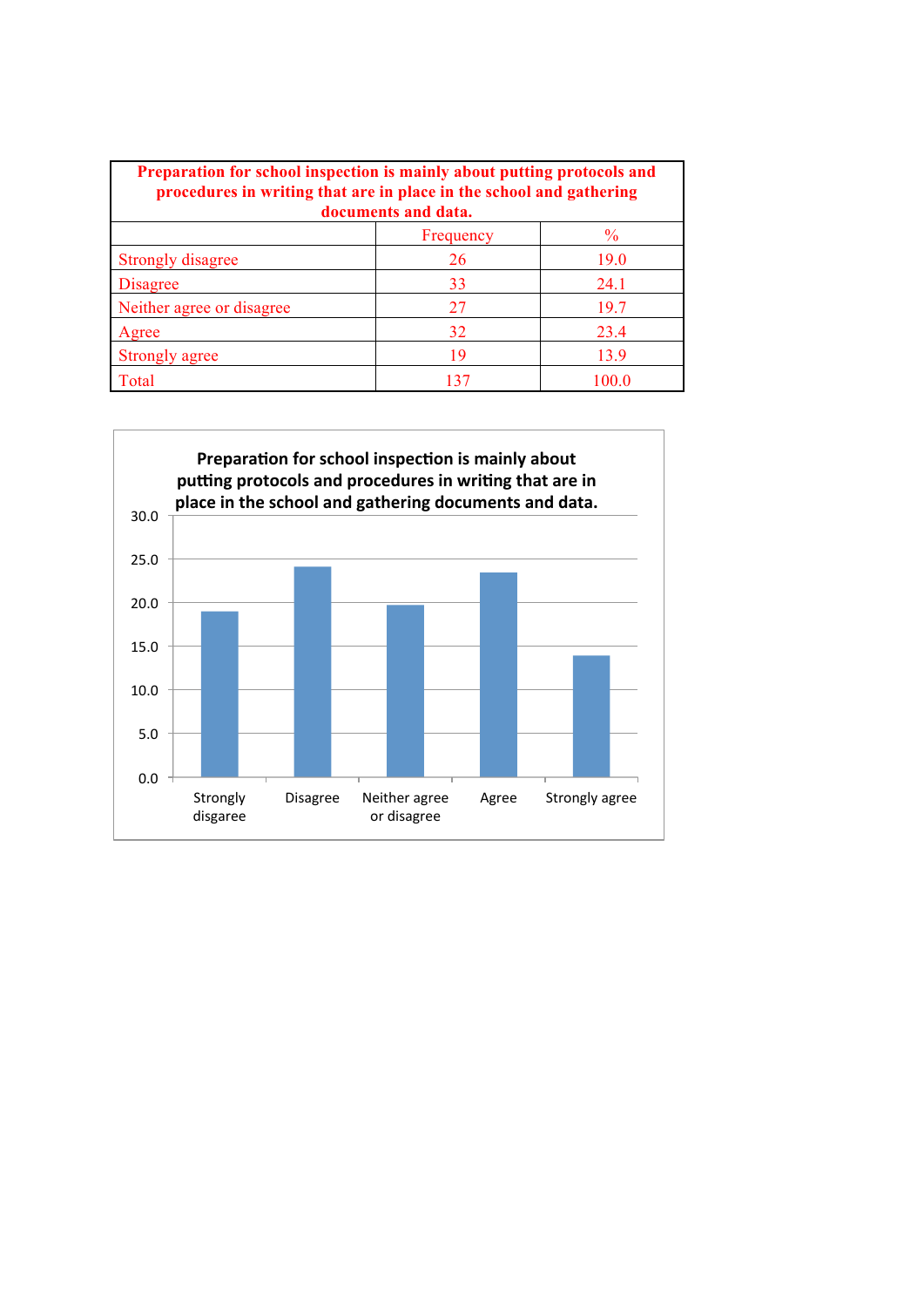The responses to these questions tend to confirm previous research that shows that inspection in Ireland remains rather bureaucratic with an unhealthy emphasis on paperwork demonstrating compliance with regulations. In the course of a number of years of research in this area (McNamara and O'Hara 2005, 2006, 2008, 2009) it became clear that although endless meetings were held and a great deal of documentation was prepared for both subject and whole school evaluations, this consisted almost entirely of gathering and updating existing planning and policy documents (e.g., class plans, homework policies, school plans, discipline codes, admittance procedures). While some additional materials were produced, they were viewed as final products rather than as artefacts generated by an ongoing process. This seems to be still the case with the added concern that much of this documentation whether deliberately or otherwise tends to paint a misleading picture of how the school is actually performing.

| The inspection findings broadly matched the school's initial expectations |           |       |
|---------------------------------------------------------------------------|-----------|-------|
|                                                                           | Frequency | $\%$  |
| Strongly disagree                                                         |           | 3.8   |
| Disagree                                                                  |           | 6.1   |
| Neither agree or disagree                                                 | 13        | 9.9   |
| Agree                                                                     | 84        | 64.1  |
| Strongly agree                                                            | 21        | 16.0  |
| Total                                                                     | 131       | 100.0 |

#### **The Quality of Inspection and the Impact of Inspection Findings**

| The preparation for the inspection visit led to changes in the teaching and<br>learning and organization in/of the school |     |       |
|---------------------------------------------------------------------------------------------------------------------------|-----|-------|
| $\%$<br>Frequency                                                                                                         |     |       |
| Strongly disagree                                                                                                         | 12  | 9.2   |
| Disagree                                                                                                                  | 22  | 16.8  |
| Neither agree or disagree                                                                                                 | 45  | 34.4  |
| Agree                                                                                                                     | 42  | 32.1  |
| Strongly agree                                                                                                            | 10  | 7.6   |
| Total                                                                                                                     | 131 | 100.0 |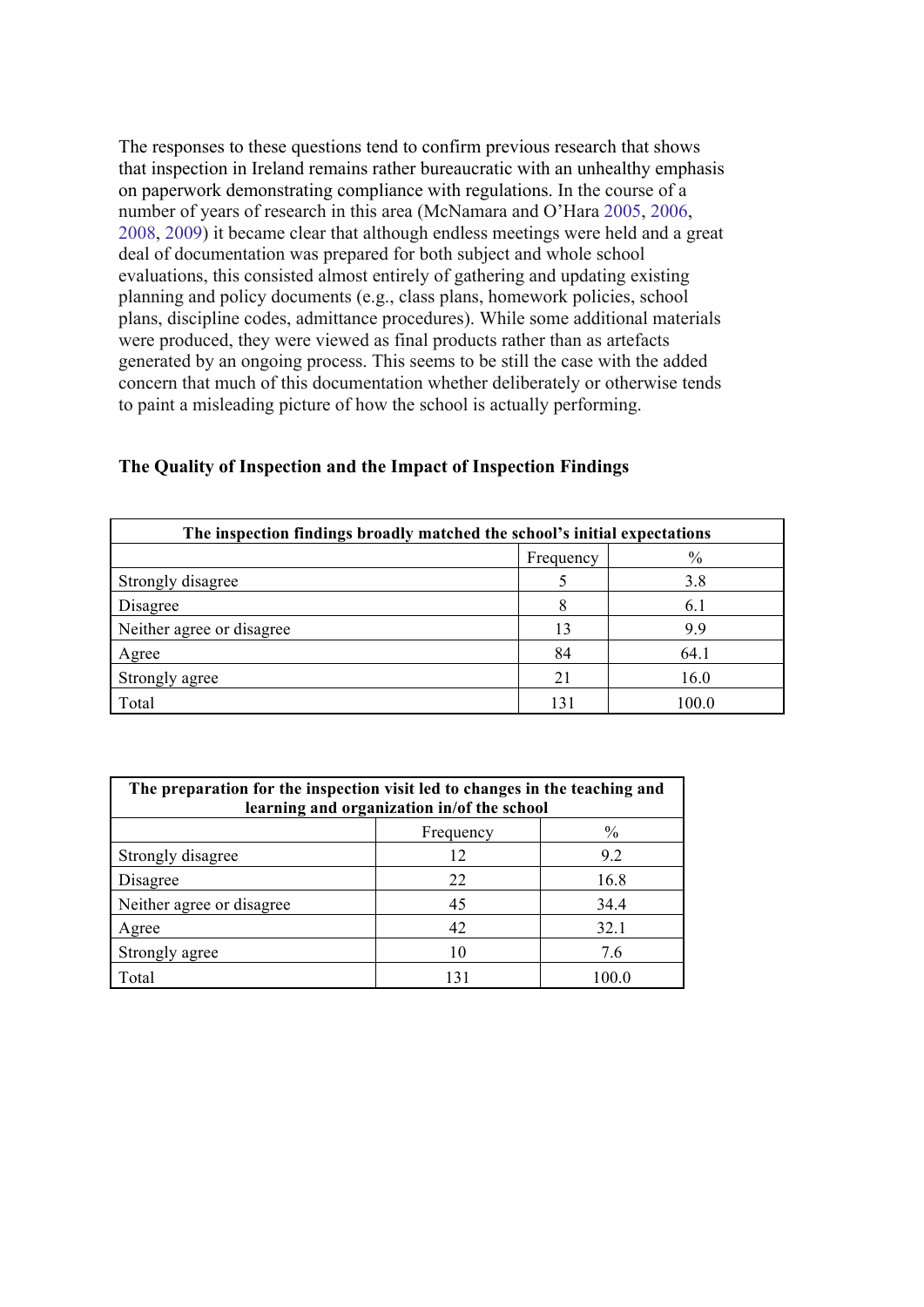| Overall, the inspection process is a worthwhile exercise |           |               |
|----------------------------------------------------------|-----------|---------------|
|                                                          | Frequency | $\frac{0}{0}$ |
| <b>Strongly disagree</b>                                 |           | 4.5           |
| <b>Disagree</b>                                          | 15        | 11.2          |
| Neither agree or disagree                                |           | 8.2           |
| Agree                                                    | 75        | 56.0          |
| Strongly agree                                           | 27        | 20.1          |
| Total                                                    | 134       | 100.0         |

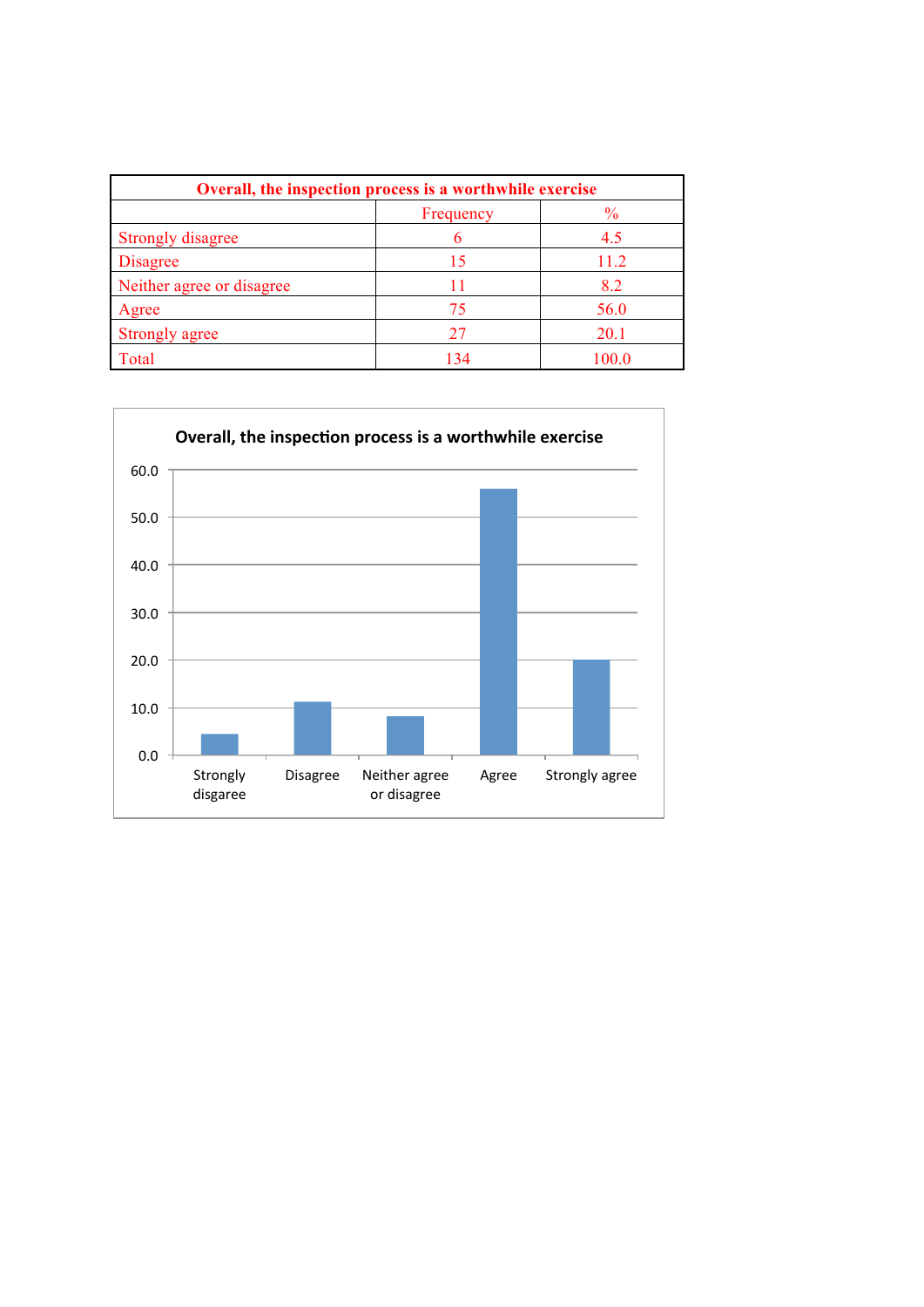| The inspectors were professional in their approach to the school inspection |           |               |
|-----------------------------------------------------------------------------|-----------|---------------|
|                                                                             | process   |               |
|                                                                             | Frequency | $\frac{6}{9}$ |
| <b>Strongly disagree</b>                                                    |           | 15            |
| <b>Disagree</b>                                                             |           | 6.1           |
| Neither agree or disagree                                                   | 8         | 6.1           |
| Agree                                                                       | 55        | 42.0          |
| <b>Strongly agree</b>                                                       | 58        | 44.3          |
| Total                                                                       | 131       | 100.0         |

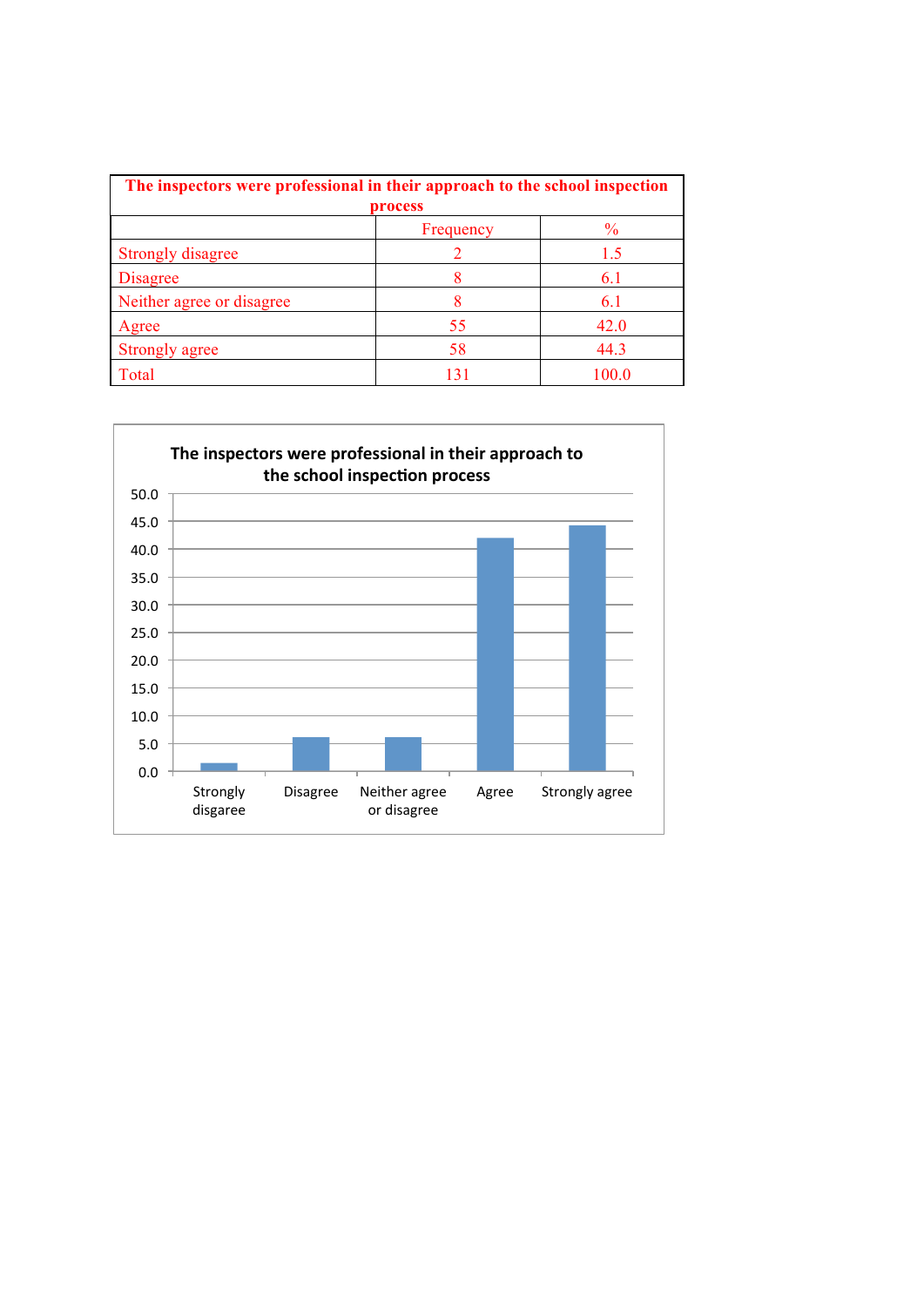| The inspectors collected sufficient data to properly assess the school |           |               |
|------------------------------------------------------------------------|-----------|---------------|
|                                                                        | Frequency | $\frac{0}{0}$ |
| <b>Strongly disagree</b>                                               |           | 6.2           |
| <b>Disagree</b>                                                        | 11        | 8.5           |
| Neither agree or disagree                                              | 16        | 12.4          |
| Agree                                                                  | 55        | 42.6          |
| Strongly agree                                                         | 39        | 30.2          |
| Total                                                                  | 129       | 100.0         |

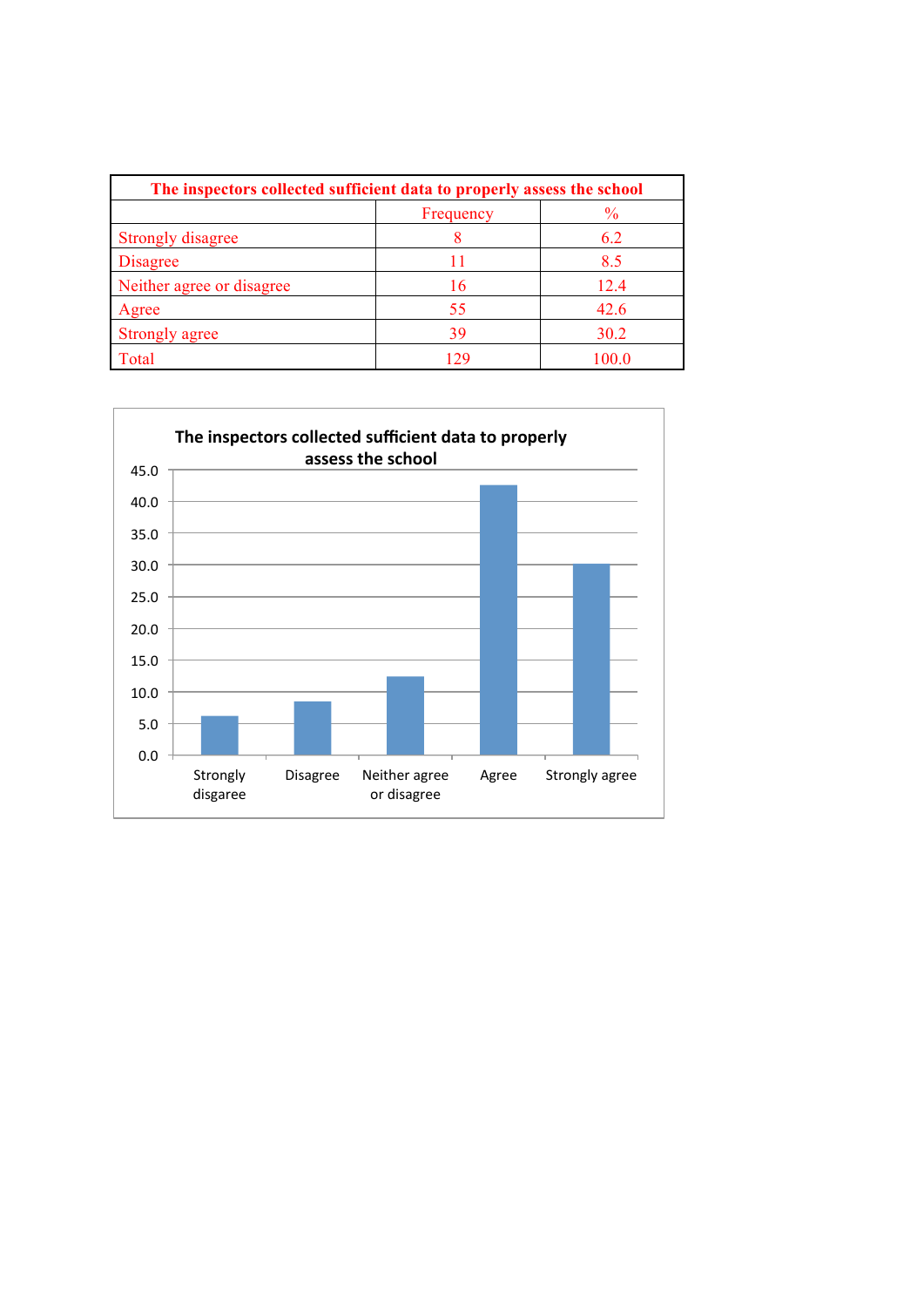| Overall, the inspectors had the required knowledge and skills to adequately<br>assess the school |           |       |
|--------------------------------------------------------------------------------------------------|-----------|-------|
|                                                                                                  | Frequency | $\%$  |
| Strongly disagree                                                                                | 9         | 7.0   |
| <b>Disagree</b>                                                                                  | 13        | 10.2  |
| Neither agree or disagree                                                                        | 20        | 15.6  |
| Agree                                                                                            | 46        | 35.9  |
| Strongly agree                                                                                   | 40        | 31.3  |
| Total                                                                                            | 128       | 100.0 |

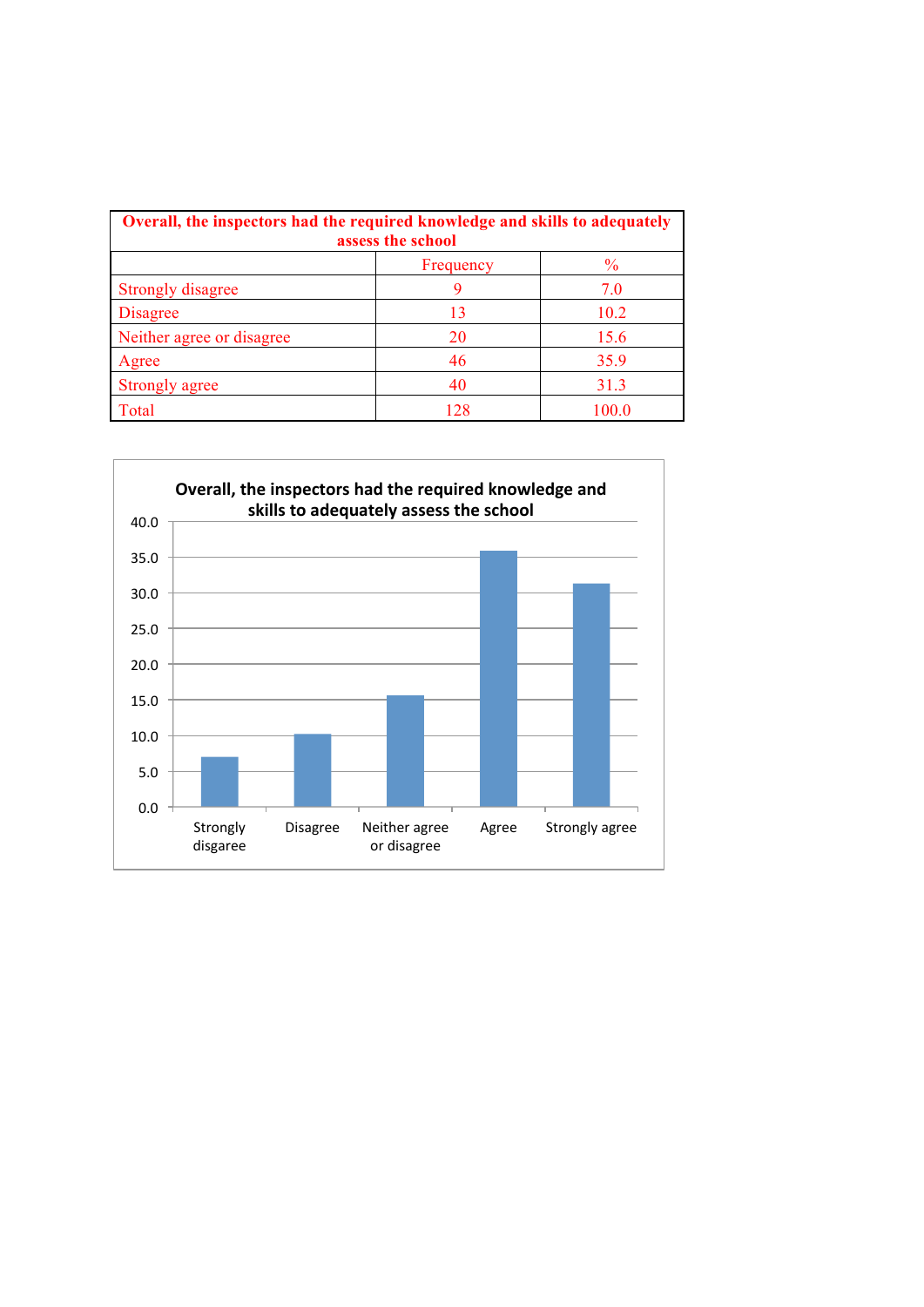| There were disagreements between the school and the school<br>inspector/inspection team at the oral feedback stage |           |       |
|--------------------------------------------------------------------------------------------------------------------|-----------|-------|
|                                                                                                                    | Frequency | $\%$  |
| Strongly disagree                                                                                                  | 40        | 30.8  |
| Disagree                                                                                                           | 40        | 30.8  |
| Neither agree or disagree                                                                                          | 16        | 12.3  |
| Agree                                                                                                              | 21        | 16.2  |
| Strongly agree                                                                                                     | 13        | 10.0  |
| Total                                                                                                              | 130       | 100.0 |

It is interesting to note that, for the most part, responses to this series of questions are positive. Principals on the whole seem to be quite happy with how the inspections are conducted in schools and with the quality of the inspectors undertaking the visits. This is significant in the context of a traditional educational landscape which tended to view external oversight as something of an imposition (McNamara & O'Hara, 2008).

It also seems to confirm that the general principles laid down in the The Professional Code of Practice on Evaluating and Reporting for the Inspectorate (Department of Education and Science, 2002) are being followed. Among these general principles is commitment to: fostering mutual respect and trust as a foundation for the development of a positive professional relationship between inspectors and the school community; partnership and collaboration through the participation of the school community in the evaluation process; and engaging in dialogue with school staffs and the education partners.

Of particular significance are the principles guiding the behavior of inspectors during evaluations. Here, reporting inspectors are committed to: making every effort to foster positive relationships with all members of the school community; ensuring that teachers receive a fair and accurate evaluation of their work and are made aware of the basis on which judgments are made; and that the positive relationships between teachers and pupils are preserved.

The findings would seem to indicate that, for the most part, the inspectors have succeeded in this area at least.

Two other areas are worth noting. One of the consistent themes that has arisen in research on the Irish inspection system conducted with Principals has been the perception that the inspectors have insufficient knowledge of key elements of the workings of a school – and particularly insufficient knowledge of the management challenges involved in running a school (McNamara and O' Hara, 2012). This survey would suggest that there is a move away from this perception and more general acceptance that inspectors are qualified to carry out the task assigned to them in a comprehensive and professional way.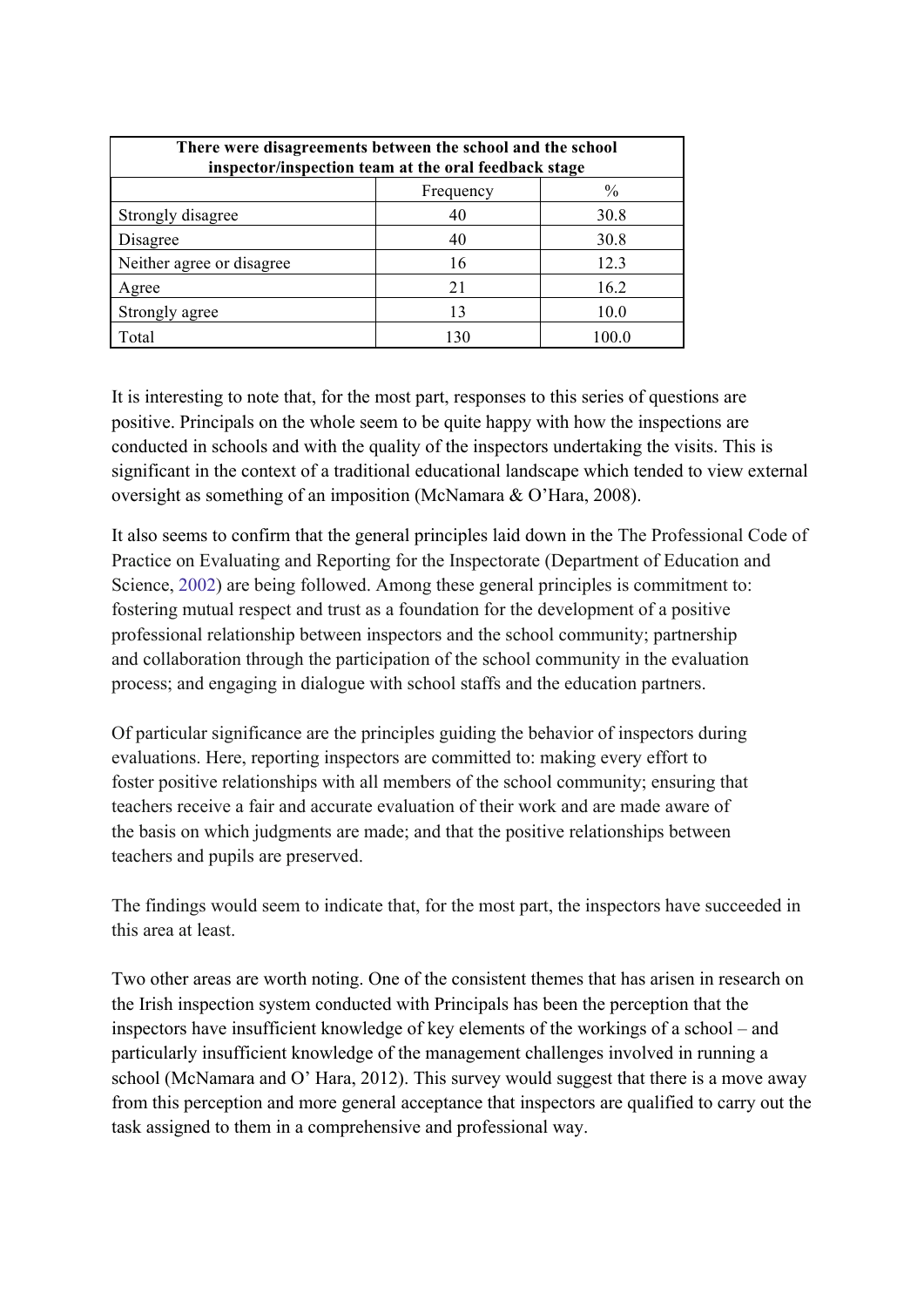Linked to this issue is the question of the availability of data upon which to make judgements about school quality. Consistently over the past decade research with school leaders has suggested that there is little confidence in the quality of the data used in the course of the evaluation process (McNamara and O'Hara, 2012). This survey would suggest that there is a very significant change from this position with an increasing perception that inspectors are gathering data in sufficient quantities and of sufficient quality to allow them comment on schools in a manner that is both relevant and rooted in available data.

## **The Quality and Relevance of Inspection Feedback**

| Written inspection reports are helpful in identifying areas for improvement<br>in the school |           |               |
|----------------------------------------------------------------------------------------------|-----------|---------------|
|                                                                                              | Frequency | $\frac{0}{0}$ |
| Strongly disagree                                                                            |           | 4.6           |
| Disagree                                                                                     |           | 4.6           |
| Neither agree or disagree                                                                    | 10        | 7.6           |
| Agree                                                                                        | 88        | 67.2          |
| Strongly agree                                                                               | 21        | 16.0          |
| Total                                                                                        | 131       | 100.0         |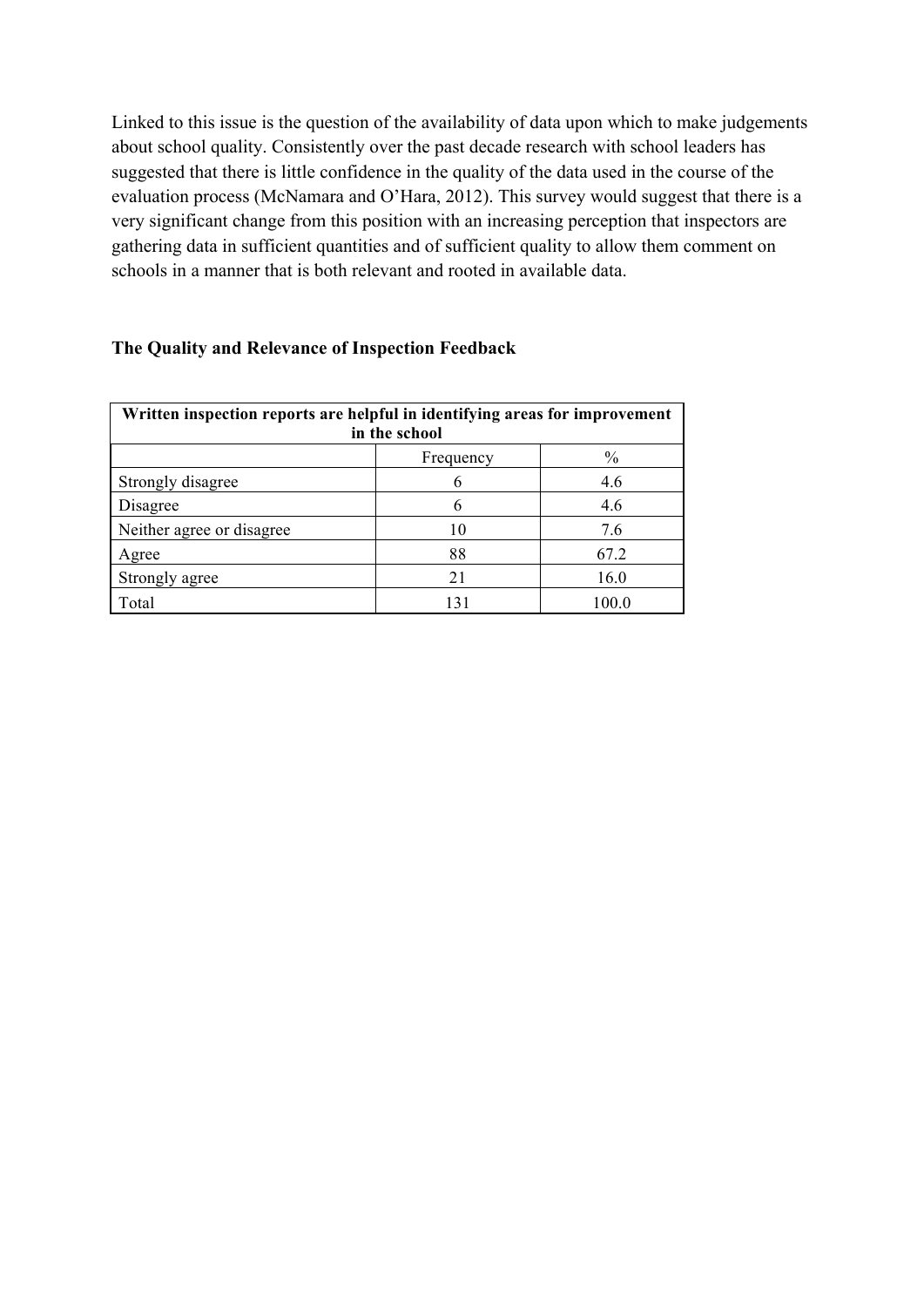| Overall the school was happy with the feedback it received |           |               |
|------------------------------------------------------------|-----------|---------------|
|                                                            | Frequency | $\frac{0}{0}$ |
| <b>Strongly disagree</b>                                   |           | 4.7           |
| <b>Disagree</b>                                            |           | 6.2           |
| Neither agree or disagree                                  |           | 3.1           |
| Agree                                                      | 73        | 56.6          |
| <b>Strongly agree</b>                                      | 38        | 29.5          |
| Total                                                      | 129       | 100.0         |

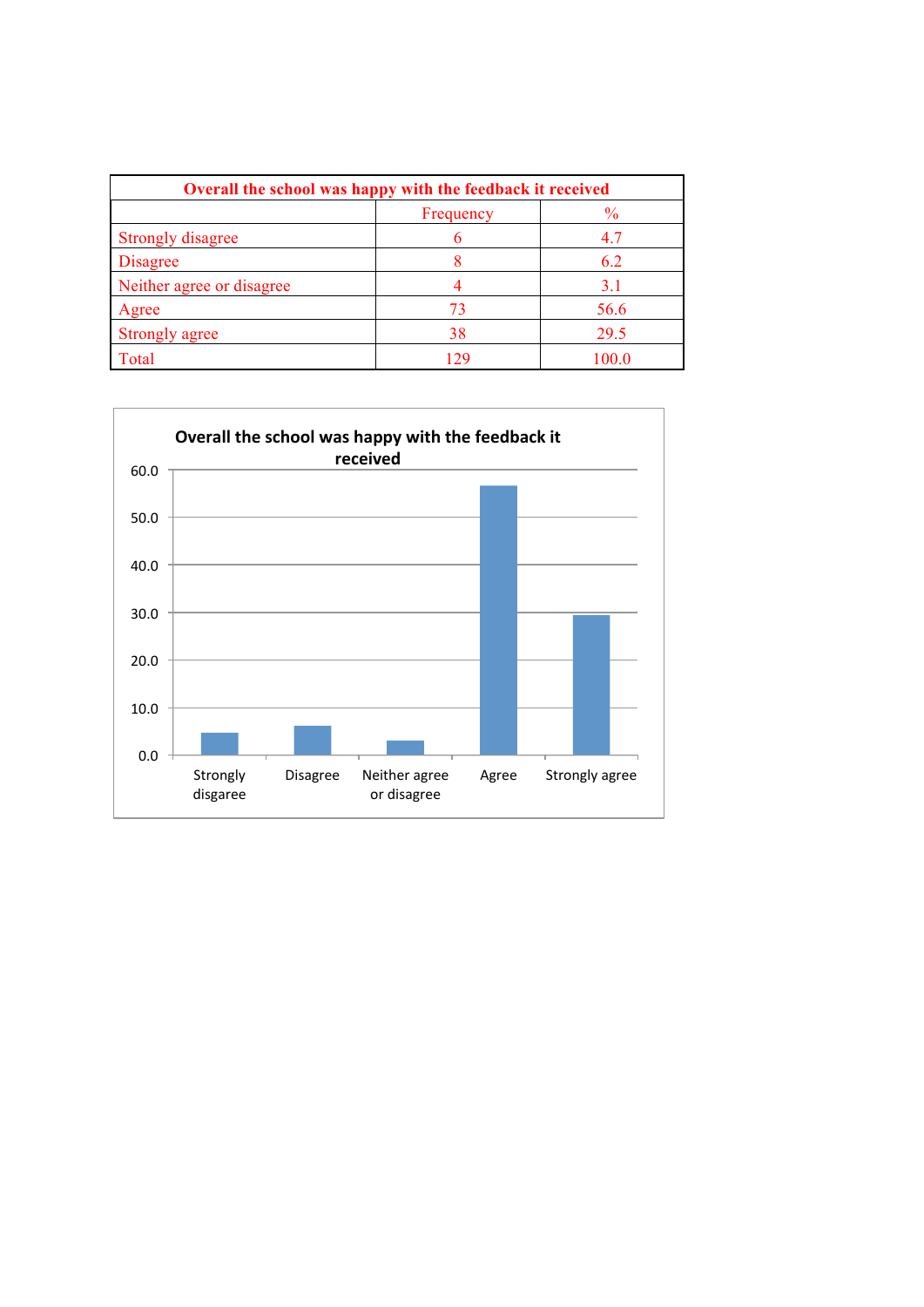| The feedback received from the school inspectors was realistic given the<br>resources of the school |           |               |
|-----------------------------------------------------------------------------------------------------|-----------|---------------|
|                                                                                                     | Frequency | $\frac{0}{0}$ |
| <b>Strongly disagree</b>                                                                            |           | 3.9           |
| <b>Disagree</b>                                                                                     | 12        | 9.4           |
| Neither agree or disagree                                                                           | 12        | 9.4           |
| Agree                                                                                               | 67        | 52.3          |
| Strongly agree                                                                                      | 32        | 25.0          |
| Total                                                                                               | 128       | 100.0         |

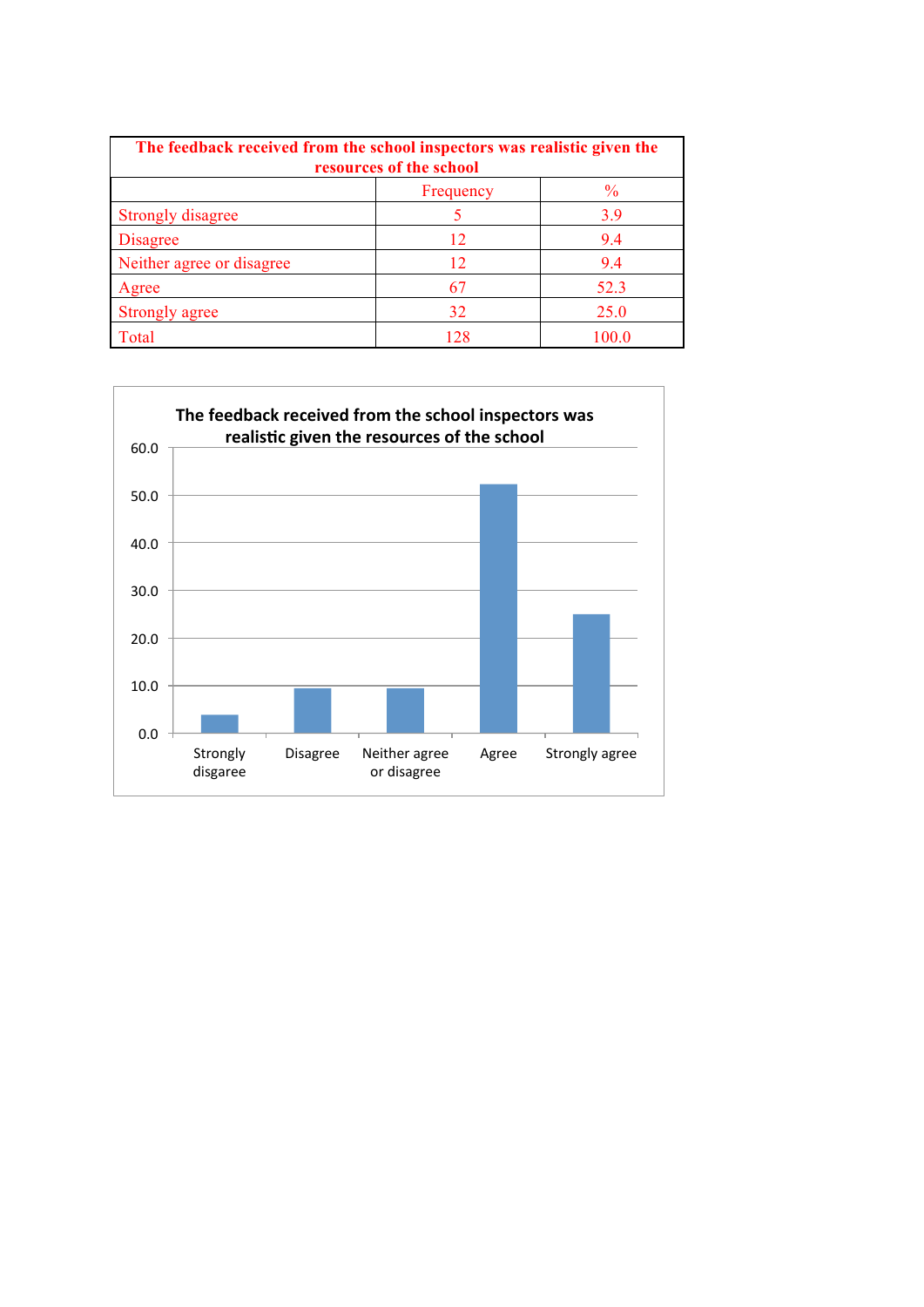| The feedback received from the school inspectors was useful |           |               |
|-------------------------------------------------------------|-----------|---------------|
|                                                             | Frequency | $\frac{6}{9}$ |
| <b>Strongly disagree</b>                                    |           | 3.1           |
| <b>Disagree</b>                                             |           | 3.1           |
| Neither agree or disagree                                   |           | 8.6           |
| Agree                                                       | 81        | 63.3          |
| <b>Strongly agree</b>                                       | 28        | 21.9          |
| Total                                                       | 128       | 100 0         |

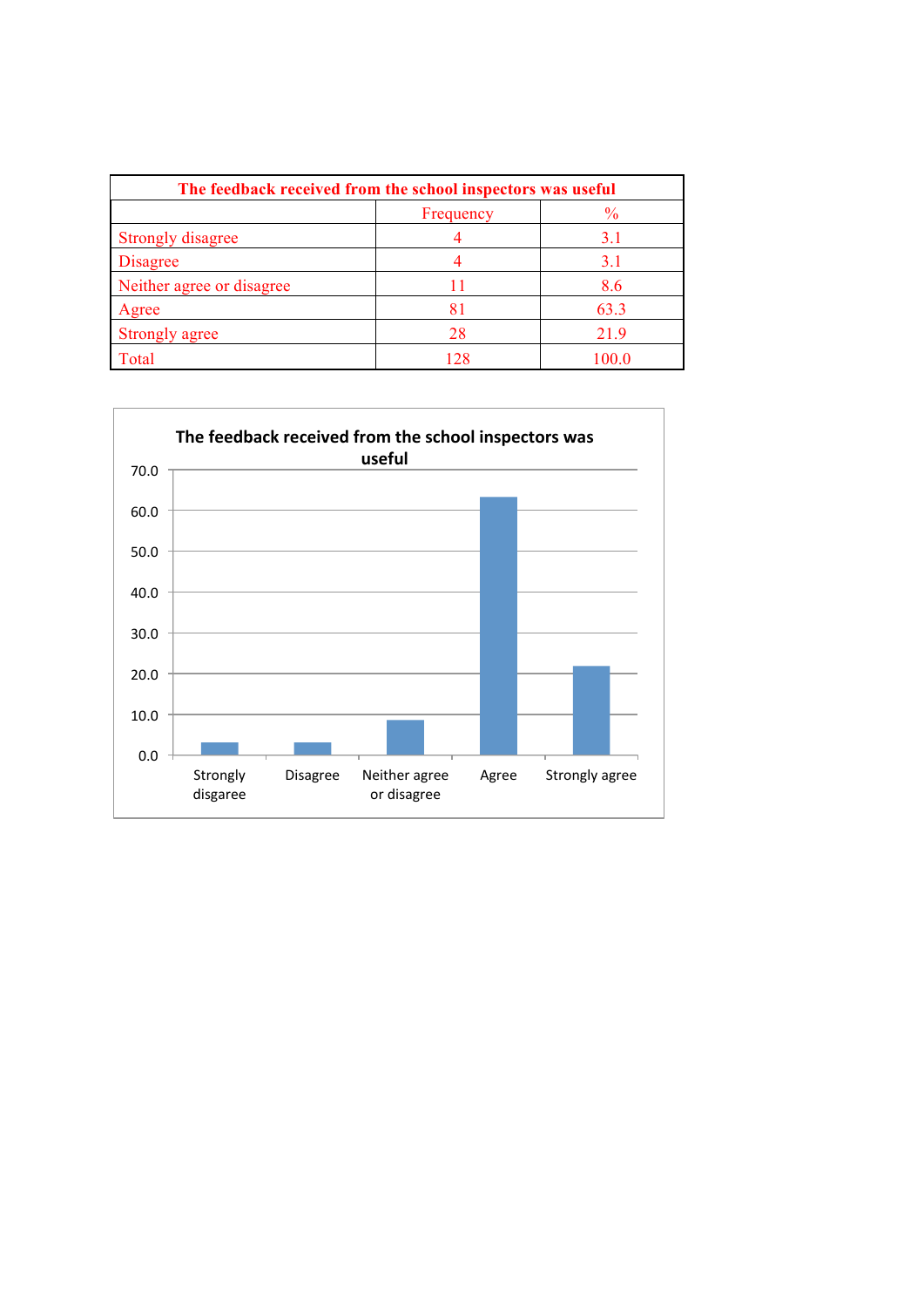| The school in the main will act on the feedback received from the inspectors |           |               |
|------------------------------------------------------------------------------|-----------|---------------|
|                                                                              | Frequency | $\frac{0}{0}$ |
| Strongly disagree                                                            |           | 23            |
| <b>Disagree</b>                                                              |           | 1.6           |
| Neither agree or disagree                                                    |           | 7.0           |
| Agree                                                                        |           | 60.2          |
| Strongly agree                                                               | 37        | 28.9          |
| Total                                                                        | 128       | 100 0         |

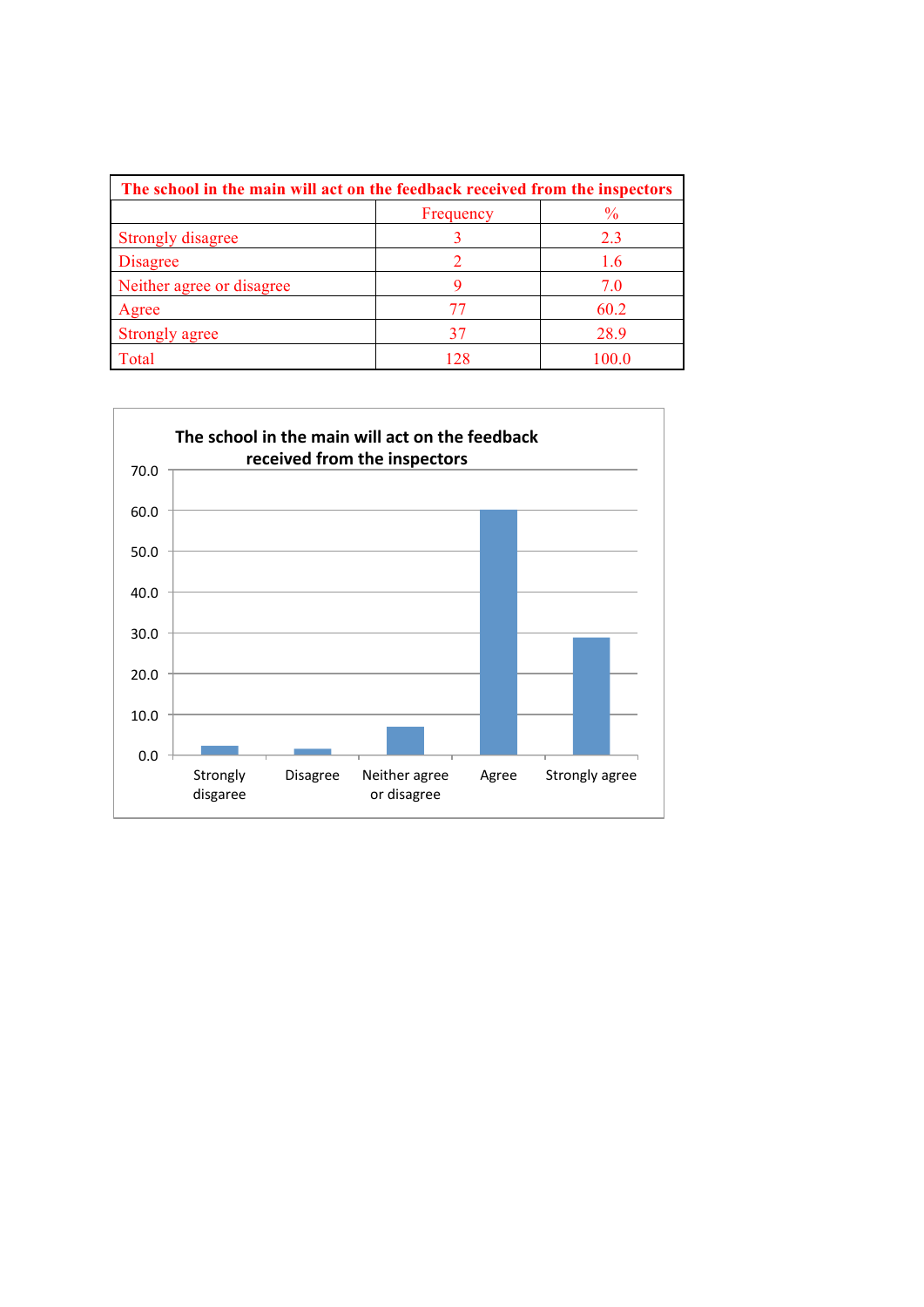| The school's Boards of Management / Boards of Governors is very aware of<br>the contents of the school inspection report |           |       |
|--------------------------------------------------------------------------------------------------------------------------|-----------|-------|
|                                                                                                                          | Frequency | $\%$  |
| Strongly disagree                                                                                                        |           | 0.8   |
| Disagree                                                                                                                 |           | 3.8   |
| Neither agree or disagree                                                                                                |           | 0.8   |
| Agree                                                                                                                    | 56        | 42.7  |
| Strongly agree                                                                                                           | 68        | 51.9  |
| Total                                                                                                                    |           | 100 0 |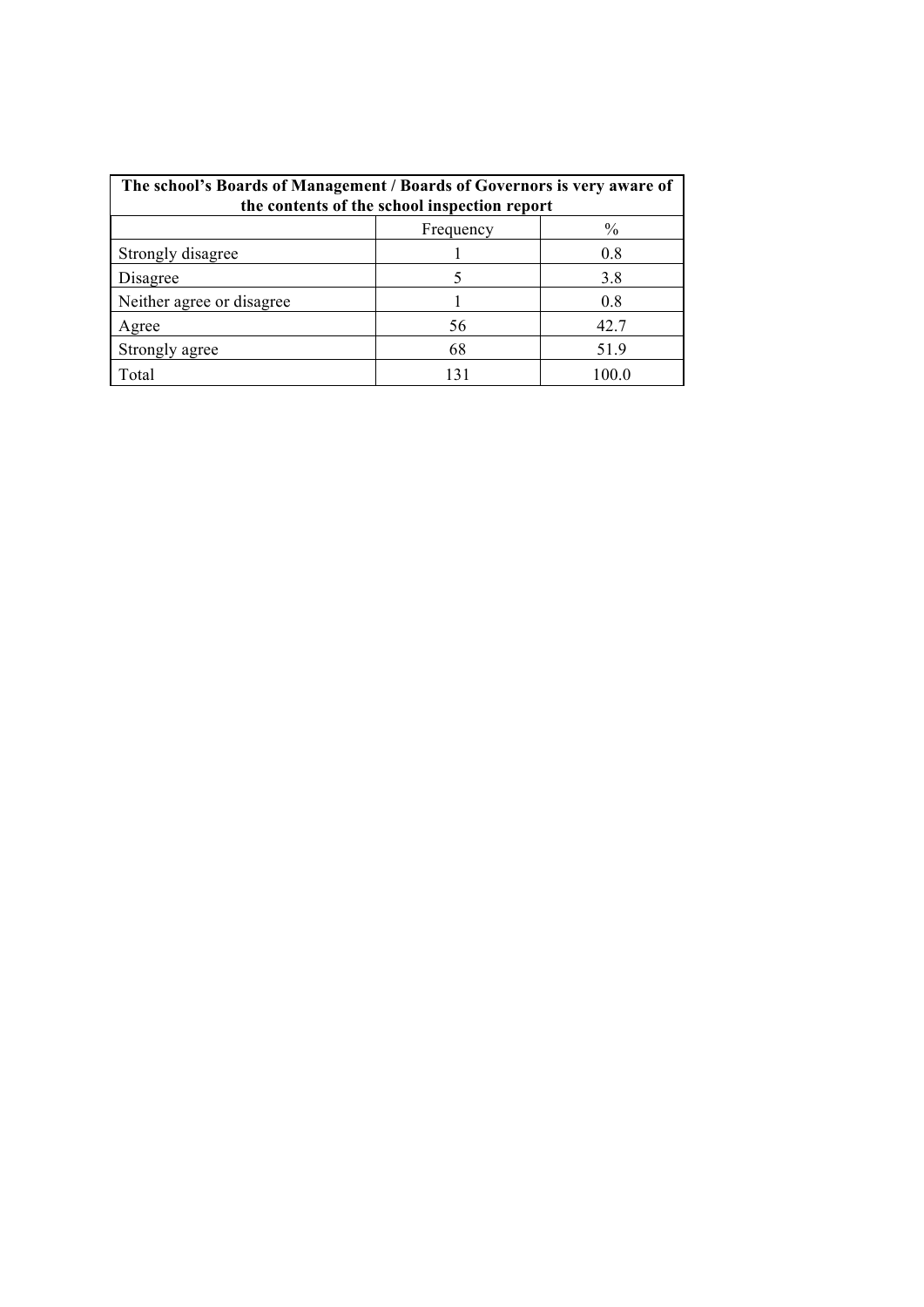| The Parents' Representatives of the school are sensitive to the contents of<br>the school inspection report |           |               |
|-------------------------------------------------------------------------------------------------------------|-----------|---------------|
|                                                                                                             | Frequency | $\frac{0}{0}$ |
| Strongly disagree                                                                                           |           | 1.5           |
| Disagree                                                                                                    | 9         | 6.9           |
| Neither agree or disagree                                                                                   | 16        | 12.2          |
| Agree                                                                                                       | 61        | 46.6          |
| Strongly agree                                                                                              | 43        | 32.8          |
| Total                                                                                                       | 131       | 100.0         |

| The Student Representatives of the school are sensitive to the contents of the<br>school inspection report |           |               |
|------------------------------------------------------------------------------------------------------------|-----------|---------------|
|                                                                                                            | Frequency | $\frac{0}{0}$ |
| Strongly disagree                                                                                          | 12        | 10.0          |
| Disagree                                                                                                   | 17        | 14.2          |
| Neither agree or disagree                                                                                  | 50        | 41.7          |
| Agree                                                                                                      | 24        | 20.0          |
| Strongly agree                                                                                             | 17        | 14.2          |
| Total                                                                                                      | 120       | 100 0         |

| The feedback provided to the school during the last inspection visit was<br>insightful |           |               |
|----------------------------------------------------------------------------------------|-----------|---------------|
|                                                                                        | Frequency | $\frac{0}{0}$ |
| Strongly disagree                                                                      |           | 3.8           |
| Disagree                                                                               | 9         | 6.8           |
| Neither agree or disagree                                                              | 17        | 12.9          |
| Agree                                                                                  | 72        | 54.5          |
| Strongly agree                                                                         | 29        | 22.0          |
| Total                                                                                  | 132       | 100 0         |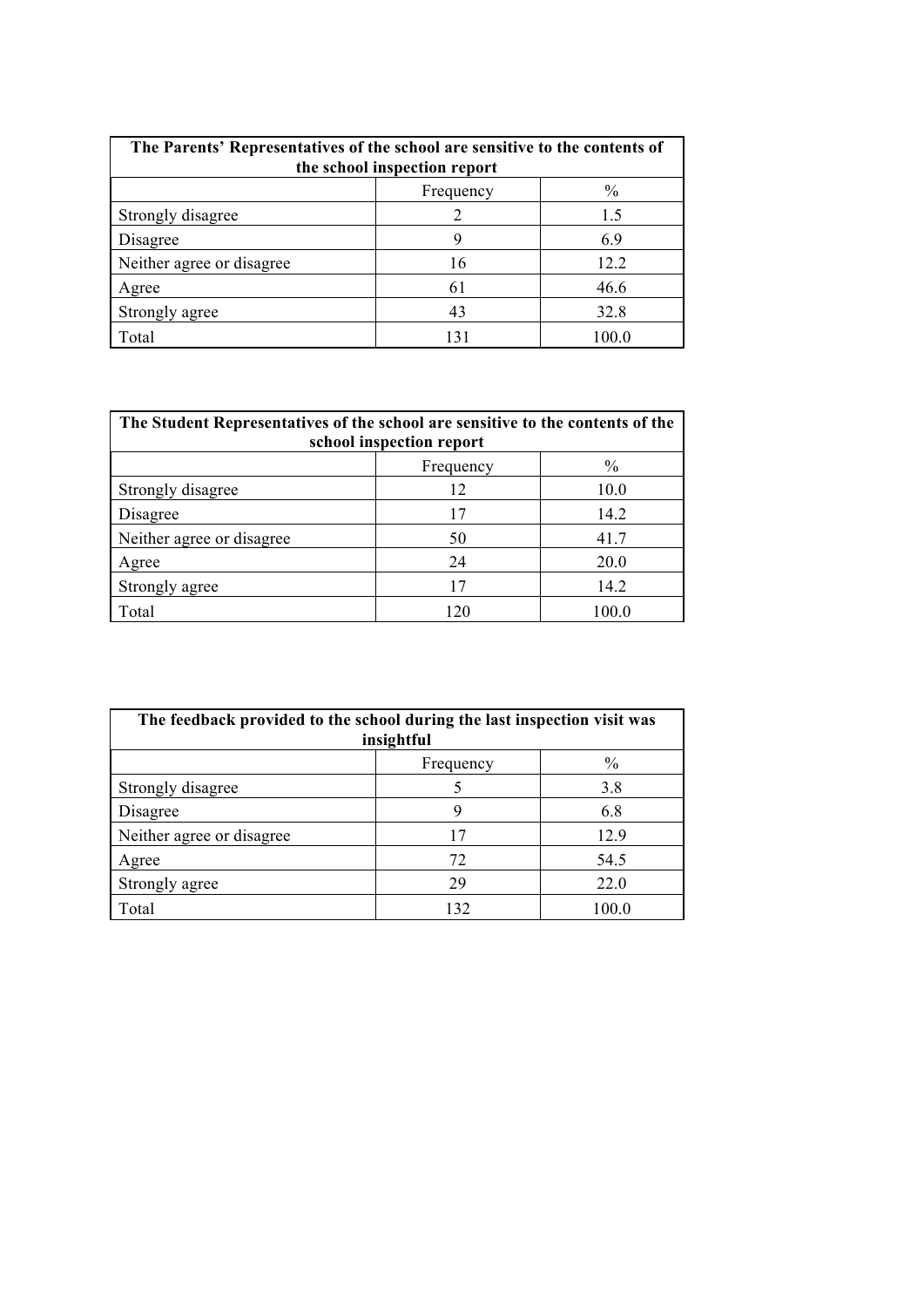| There was some contradiction between the verbal communication of the<br>inspectors and the final report |           |               |
|---------------------------------------------------------------------------------------------------------|-----------|---------------|
|                                                                                                         | Frequency | $\frac{0}{0}$ |
| Strongly disagree                                                                                       | 24        | 18.0          |
| Disagree                                                                                                | 64        | 48.1          |
| Neither agree or disagree                                                                               | 20        | 15.0          |
| Agree                                                                                                   | 15        | 11.3          |
| Strongly agree                                                                                          | 10        | 7.5           |
| Total                                                                                                   | 133       | 100.0         |

The responses to this set of questions demonstrate a general satisfaction among school leaders regarding the accuracy and usability of the inspection findings. At the same time there is some equivocation when it comes to assessing the impact of the inspection findings on all stakeholders in the school.

School leaders have clearly indicated that they are satisfied that the feedback received from the school is reasonable and realistic. This latter point is important in the context of a general economic environment that has seen the resources available to make major changes to school structures diminish significantly in recent years. It is also significant given the responses to the initial roll out of the Whole School Evaluation system in the early 2000's. At that stage many principals felt that the recommendations were unrealistic and unlikely to be implemented (McNamara and O'Hara, 2012). This perception has obviously changed in the interim.

The issue of the involvement of other stakeholders in the inspection process is an interesting one. The responses to this survey would indicate that parent and management representatives were aware of and 'sensitive' to the findings of the report. This is significant given the increased importance that stakeholder involvement in the evaluation process has been given in the latest iteration of the school inspection system in Ireland (McNamara and O'Hara, 2012). Despite this success in involving parents and school managers there has been less perceptible impact on the student body. This is in keeping with the experience of a number of different systems (Dillon, 2012) but is in itself a challenge to the inspectorate in Ireland.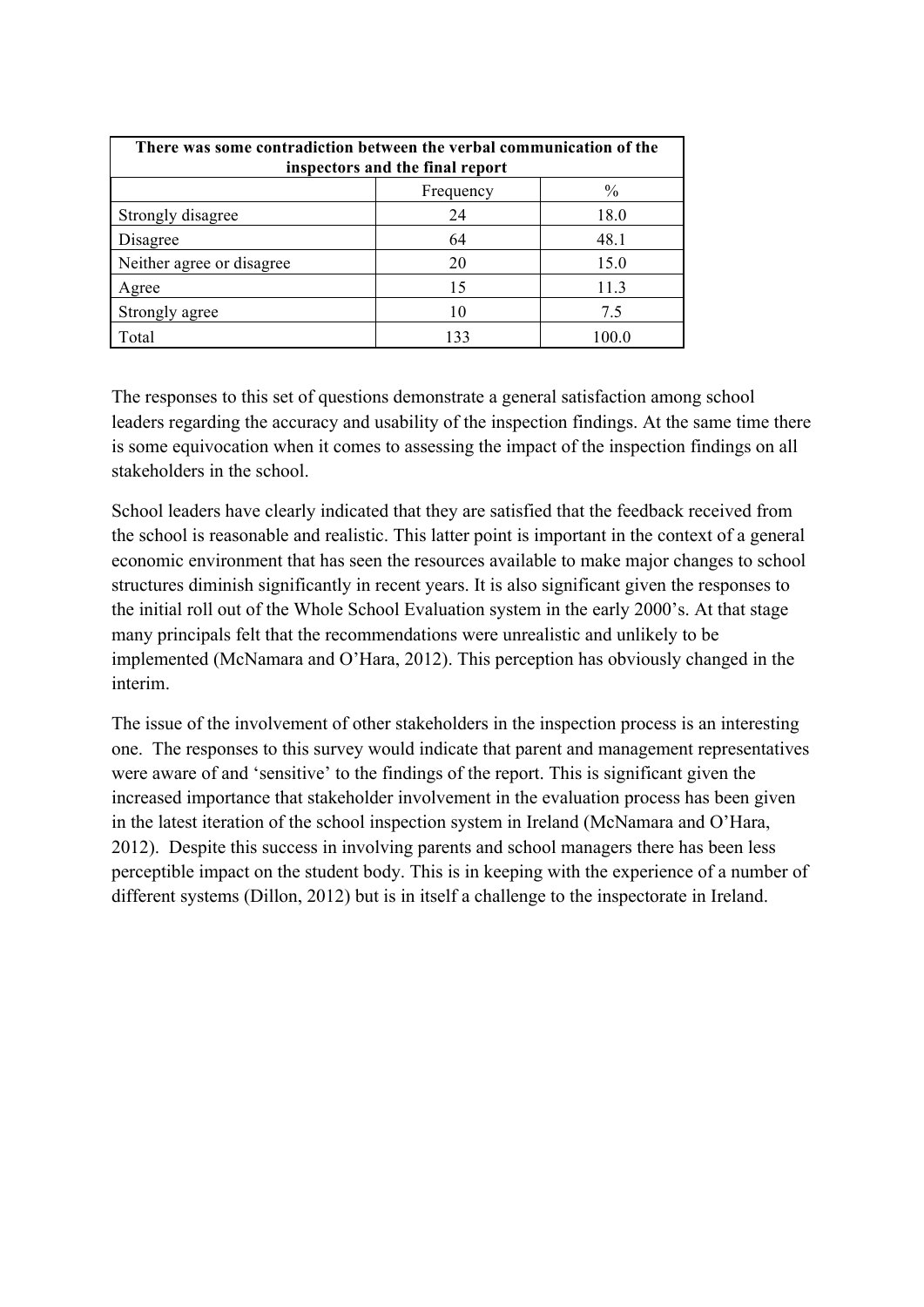# **Inspection and Improvement**

| The Inspectorate identified additional strengths that the school had not<br>identified |           |       |
|----------------------------------------------------------------------------------------|-----------|-------|
|                                                                                        | Frequency | $\%$  |
| Strongly disagree                                                                      | 14        | 10.5  |
| Disagree                                                                               | 38        | 28.6  |
| Neither agree or disagree                                                              | 37        | 27.8  |
| Agree                                                                                  | 38        | 28.6  |
| Strongly agree                                                                         | 6         | 4.5   |
| Total                                                                                  | 133       | 100.0 |

| The Inspectorate identified additional weaknesses that the school had not<br>identified |           |       |
|-----------------------------------------------------------------------------------------|-----------|-------|
|                                                                                         | Frequency | $\%$  |
| Strongly disagree                                                                       |           | 6.0   |
| Disagree                                                                                | 38        | 28.6  |
| Neither agree or disagree                                                               | 40        | 30.1  |
| Agree                                                                                   | 38        | 28.6  |
| Strongly agree                                                                          | 9         | 6.8   |
| Total                                                                                   | 133       | 100.0 |

| I feel pressure to improve the teaching in my school as a result of the last<br>inspection visit |           |               |
|--------------------------------------------------------------------------------------------------|-----------|---------------|
|                                                                                                  | Frequency | $\frac{0}{0}$ |
| Strongly disagree                                                                                | 13        | 9.8           |
| Disagree                                                                                         | 45        | 34.1          |
| Neither agree or disagree                                                                        | 38        | 28.8          |
| Agree                                                                                            | 28        | 21.2          |
| Strongly agree                                                                                   |           | 6.1           |
| Total                                                                                            | 132       | 100.0         |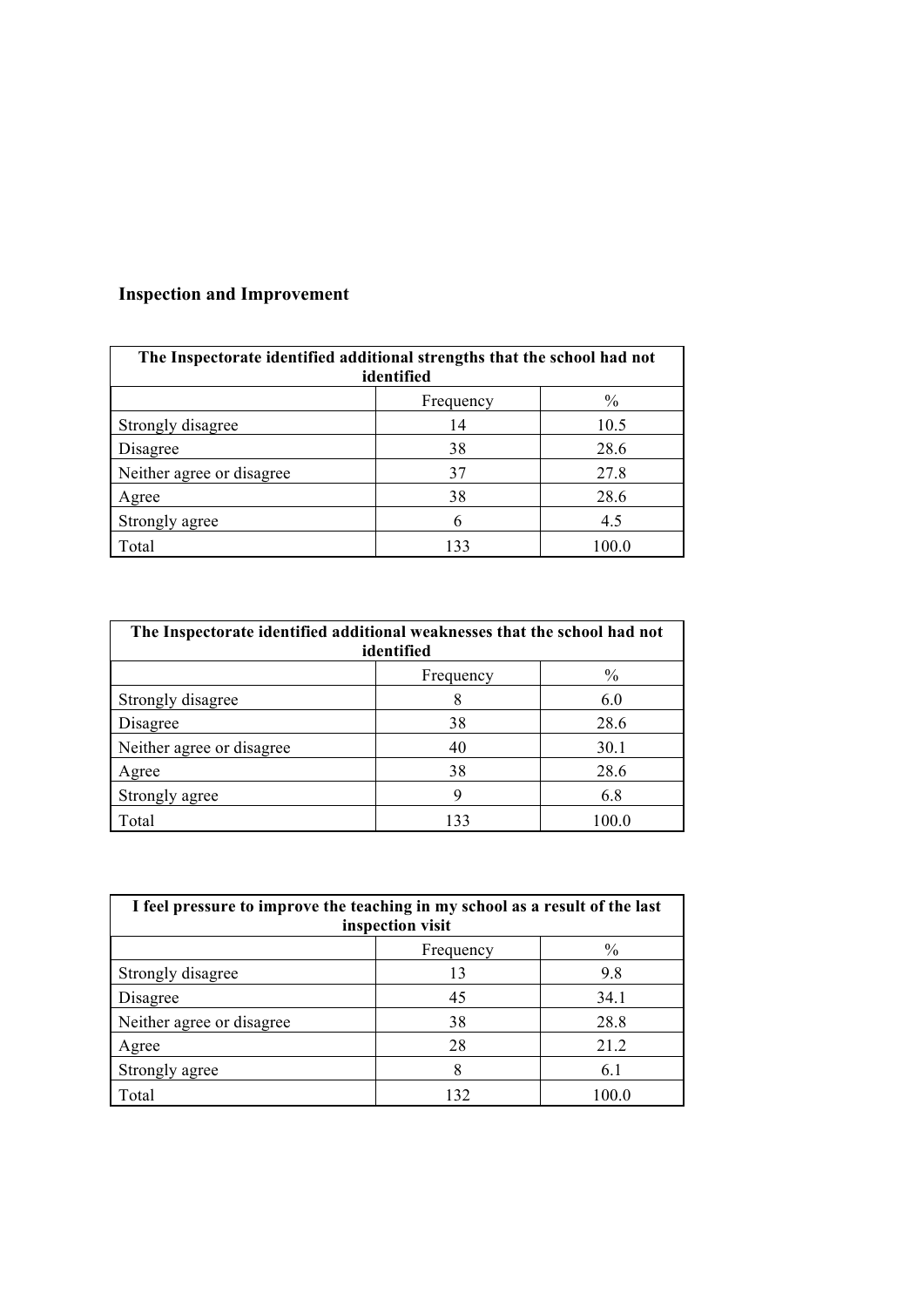| I feel pressure to do well on the inspection standards |           |       |
|--------------------------------------------------------|-----------|-------|
|                                                        | Frequency | $\%$  |
| Strongly disagree                                      |           | 3.8   |
| Disagree                                               | 26        | 19.7  |
| Neither agree or disagree                              | 27        | 20.5  |
| Agree                                                  | 51        | 38.6  |
| Strongly agree                                         | 23        | 17.4  |
| Total                                                  | 132       | 100.0 |

| Recommendations made during the last inspection visit require extra<br>resources that we do not have at the moment |           |               |
|--------------------------------------------------------------------------------------------------------------------|-----------|---------------|
|                                                                                                                    | Frequency | $\frac{0}{0}$ |
| Strongly disagree                                                                                                  | 9         | 6.9           |
| Disagree                                                                                                           | -47       | 35.9          |
| Neither agree or disagree                                                                                          | 30        | 22.9          |
| Agree                                                                                                              | 27        | 20.6          |
| Strongly agree                                                                                                     | 18        | 13.7          |
| Total                                                                                                              | 131       | 100.0         |

There is an interesting range of responses contained in this section. We can see that school leaders are fairly evenly split when asked to assess the ability of the inspection process to uncover new information about their schools. This in itself is a curious finding that perhaps points to the very diverse range of schools surveyed – although it needs to be acknowledged that this did not emerge to such an extent in earlier sections of the survey.

Responses examining the impact of the inspection process on teaching suggest that for a majority there was little perceived incentive – or need – to change as a result of the visit of the inspection team. This is perhaps counterintuitive given the range of responses highlighted in previous sections but may point to a general sense among schools of the high quality of their teaching. This is arguably confirmed by the generally positive school evaluation reports published in recent years (McNamara and O'Hara, 2012.)

The overall importance of inspection standards is confirmed by this survey. They are seen as a mechanism that encourages compliance and are considered important enough for them to exert pressure on the majority of principals surveyed.

#### **Conclusion**

The most recent previous research on the inspection system in Ireland concluded that the capacity to generate useful self – evaluative data in schools was seen as being at the heart of the model of school evaluation proposed. It was further suggested that while the rhetoric of